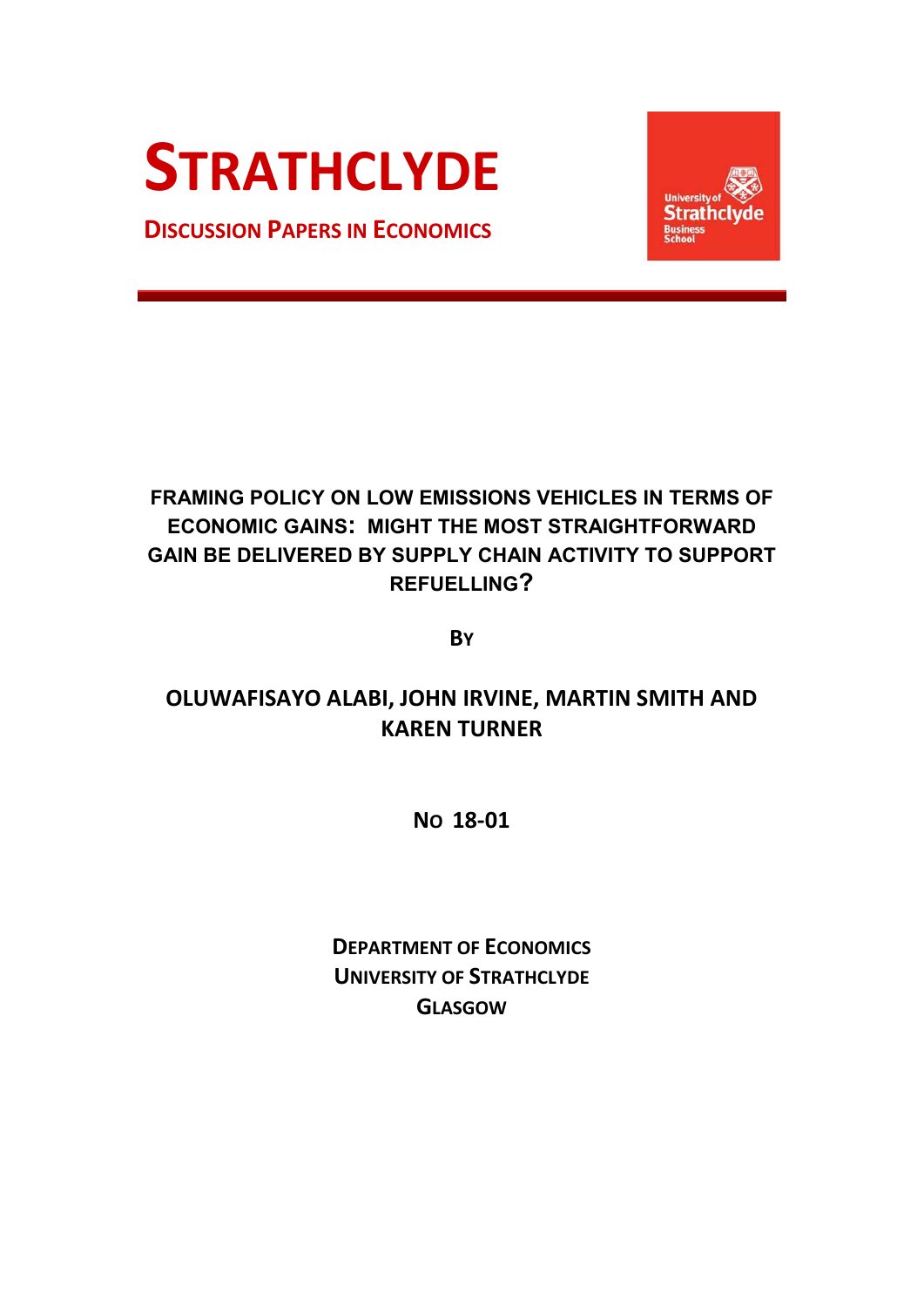# **Framing policy on low emissions vehicles in terms of economic gains: might the most straightforward gain be delivered by supply chain activity to support refuelling?**

by

#### Karen Turner<sup>a\*</sup>, Oluwafisayo Alabi<sup>a</sup>, Martin Smith<sup>b</sup>, John Irvine<sup>b</sup> and Paul Dodds<sup>c</sup>

- a. Centre for Energy, University of Strathclyde International Public Policy Institute, McCance Building, 16 Richmond Street, Glasgow, G1 1XQ, UK. b. St Andrews Centre for Advanced Materials, School of Chemistry, University of St Andrews, Purdie Building, North Haugh, St Andrews, KY16 9ST, UK c. Bartlett School of Environment, Energy & Resources, Faculty of the Built Environment
- University College London, Gower Street, London, WC1E 6BT, UK

Register for free at https//www.scipedia.com to download the version without the watermark

\* *Corresponding author*: Karen Turner (email: karen.turner@strath.ac.uk; tel: 00 44 (0) 141

548 3198)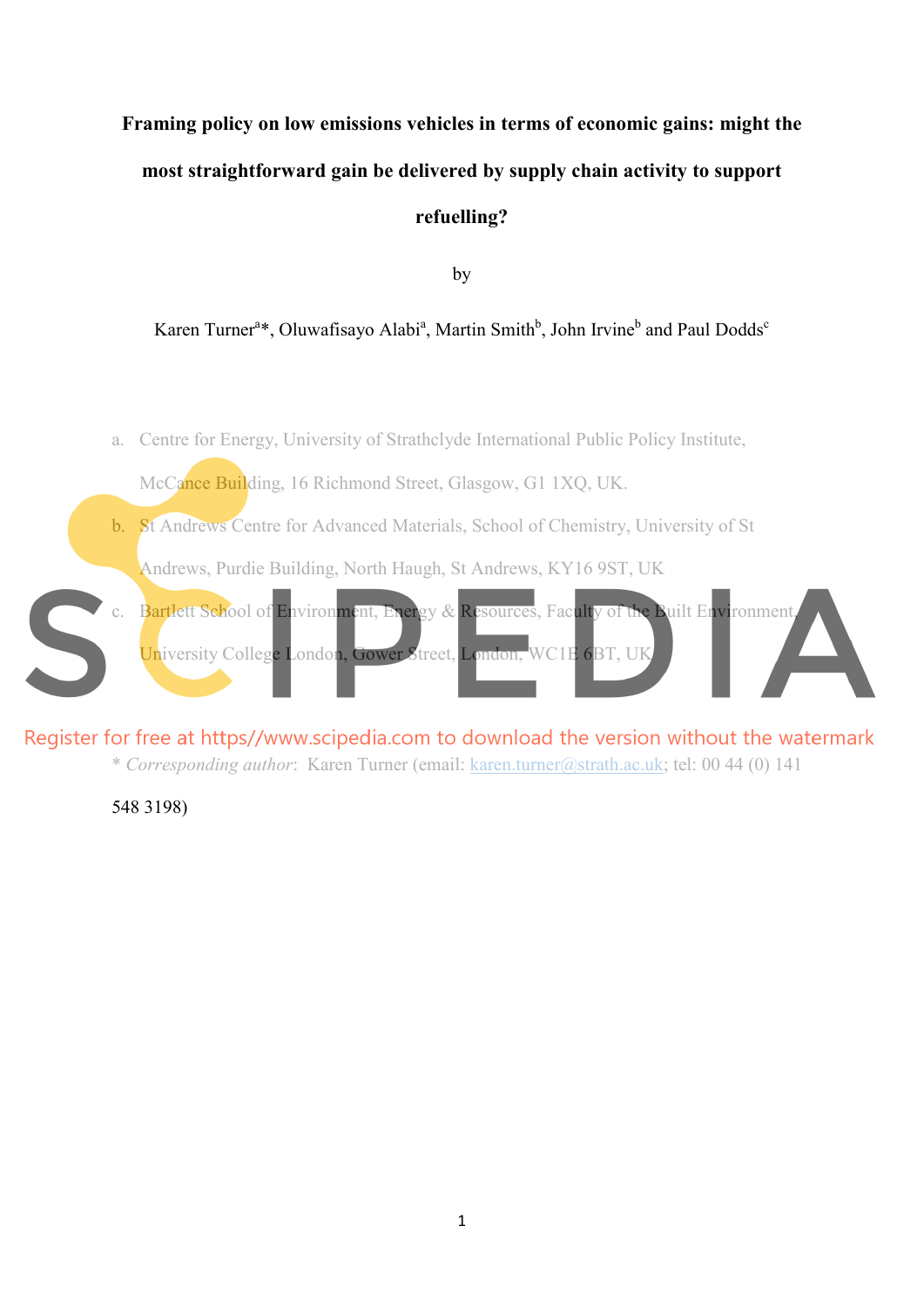**Framing policy on low emissions vehicles in terms of economic gains: might the most straightforward gain be delivered by supply chain activity to support refuelling?** 

#### **Abstract:**

A core theme of the UK Government's new Industrial Strategy is exploiting opportunities for domestic supply chain development. This extends to a special 'Automotive Sector Deal' that focuses on the shift to low emissions vehicles (LEVs). Here attention is on electric vehicle and battery production and innovation. In this paper, we argue that a more straightforward gain in terms of framing policy around potential economic benefits may be made through supply chain activity to support refuelling of battery/hydrogen vehicles. We set this in the context of LEV refuelling supply chains potentially replicating the strength of domestic upstream linkages observed in the UK electricity and/or gas industries. We use input-output multiplier analysis to deconstruct and assess the structure of these supply chains relative to that of more importintensive petrol and diesel supply. A crucial multiplier result is that for every £1 million of spending on electricity (or gas), 8 full-time equivalent jobs are supported throughout the UK.

Register for free at https//www.scipedia.com to download the version without the watermark

service industries becomes apparent, with 67% of indirect and induced supply chain employment to support electricity generation being located in services industries. The comparable figure for GDP is 42%.

**Keywords:** electric vehicles; input-output model; multipliers; value-added multiplier; employment multiplier; supply chain development

**JEL codes:** C67, Q42, Q43, Q48, R48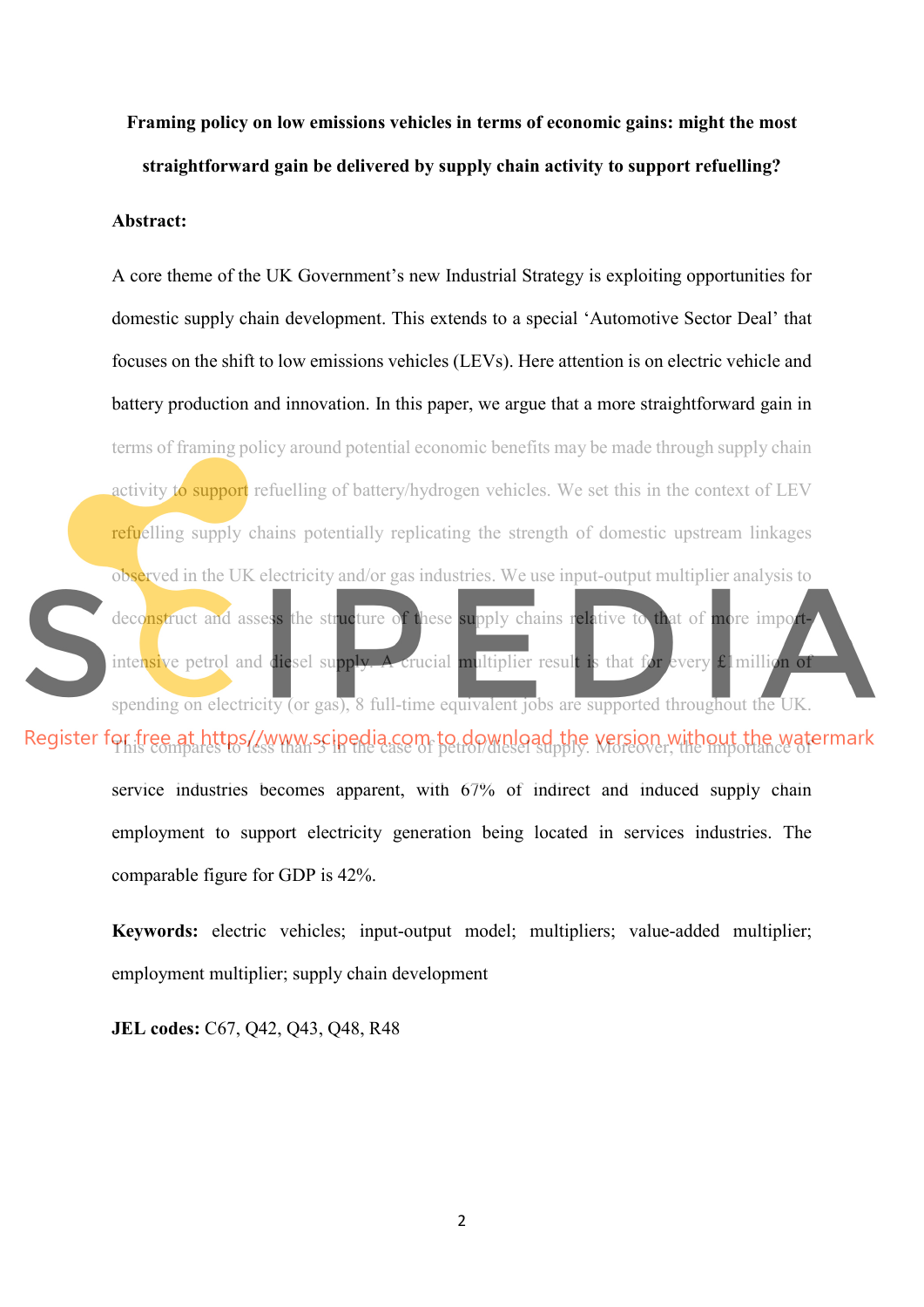#### **Highlights:**

- The current UK supply of petrol and diesel is highly import-intensive
- It has the weakest economic 'multipliers' of all UK industries investigated
- UK electricity and gas industries have much stronger domestic multipliers
- A high share of economic value delivered therein is embedded in UK service sectors
- The sustainability of value-added embedded in oil and gas extraction is questioned



Register for free at https//www.scipedia.com to download the version without the watermark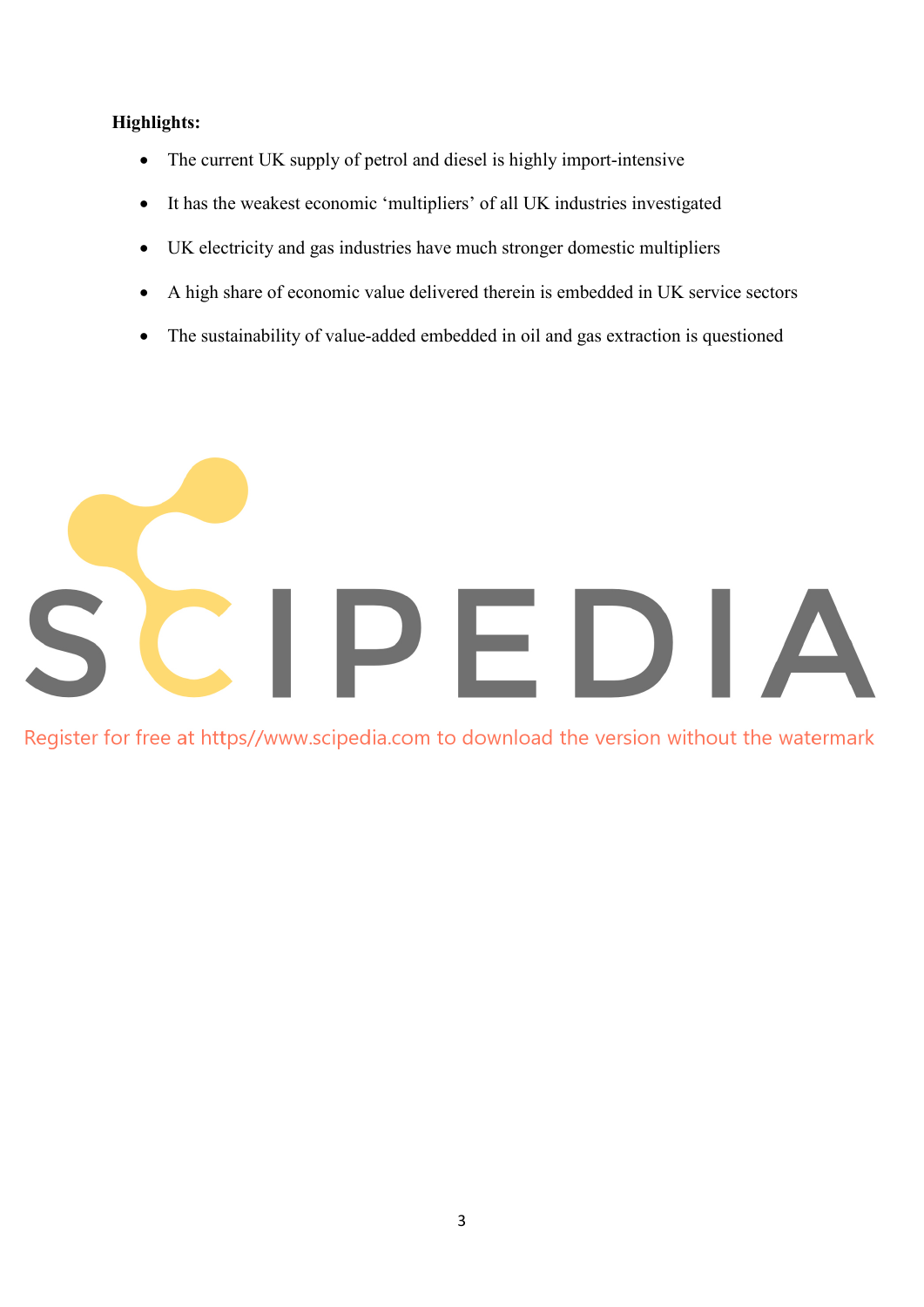**Framing policy on low emissions vehicles in terms of economic gains: might the most straightforward gain be delivered by supply chain activity to support refuelling?** 

#### **1. Introduction**

Like many countries around the world, in the summer of 2017 the UK Government declared a commitment to ban the sale of new petrol and diesel powered vehicles by 2040 (DEFRA 2017), one that was effectively accelerated by eight years to 2032 at devolved level by the Scottish Government (2017). While the headline around this UK commitment is primarily set in the context of reducing roadside emissions of nitrogen dioxide (and other roadside emissions), the link between improving local air quality and reducing greenhouse gas emissions is explicitly drawn with the statement that "the UK Government will continue to develop solutions which reduce  $NO<sub>2</sub>$  and carbon" (DEFRA, 2017, p.1). However, the traditional trilemma of clean, secure and affordable energy is increasingly recognised as having a forth axis in terms of maximising economic growth. This paper explores this ne axis in the context of the UK's new Industrial Strategy (HM Government, 2017), where

### Register for free at https//www.scipedia.com to download the version without the watermark

nation's exit from the EU, are emphasised. This policy framing is present in a special 'Automotive Sector Deal' that focuses on the shift to low emissions vehicles (LEVs), but with the strategy in this respect giving attention to domestic supply chain activity to support vehicle and battery production and innovation. We argue that supply chain activity to support refuelling/powering of battery/hydrogen vehicles may offer a more straightforward source of economic gains.

In this paper, we present the first attempt to assess the economy-wide economic impacts of moving to electric vehicles using a relatively straightforward and transparent input-output multiplier approach that establishes the extent to which strong domestic supply chains may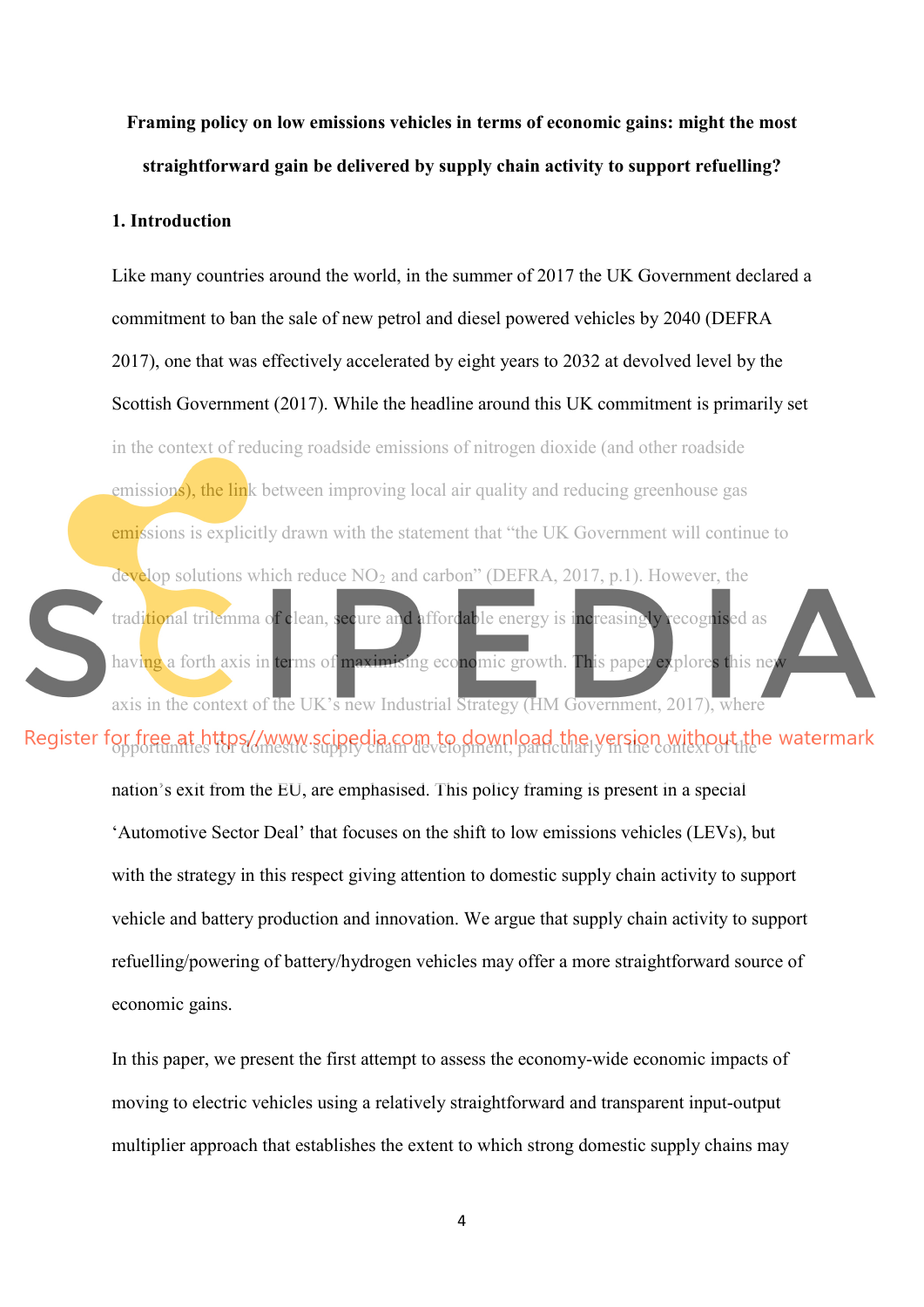develop around electric vehicle power trains. Given that domestic supply chain development may be more challenging in the context of manufacturing electric vehicles and batteries, we focus in this first instance on how they may be fuelled. In particular, our approach assesses the benefit of adopting electric power trains against the losses of abandoning current fossil fuel power trains. In this respect our analysis is based on the fact that the UK electricity and gas supply chains that will play a role (directly or indirectly) in refuelling electric cars and/or their batteries already have much stronger upstream linkages within the domestic economy than is the case with petrol and diesel.

The remainder of the paper is structured as follows. In Section 2, we review the existing literature around the economic impacts of electric vehicles, which is largely limited in focus to techno-economic analysis of impacts at household or distribution grid levels, and consider how this may be extended to consider wider economic impacts, with specific focus on supply chain impacts. In Section 3 we then introduce the input-output multiplier method applied to this end in the current paper. Section 4 describes the UK dataset used for analysis in Section

Register for free with the psy implications and including the consideration of the watermark thoughts on how research may progress in the area of considering the wider economic impacts of a large scale shift to electric vehicles.

#### **2. How should we consider the wider economic impacts of a shift to electric vehicles?**

There is a growing literature that focuses on the economic and environmental impacts of the uptake of different types of hybrid, 'plug-in' battery and fuel cell electric vehicles. This is largely focussed on what may be considered micro-level or single sector level. For example, Granovskii et al. (2006) conduct an analysis that considers impacts at production and utilisation stages on the price of different vehicles and fuels over the vehicle life and driving range, and on associated greenhouse gas and air pollution emissions. Shiau et al. (2009) focus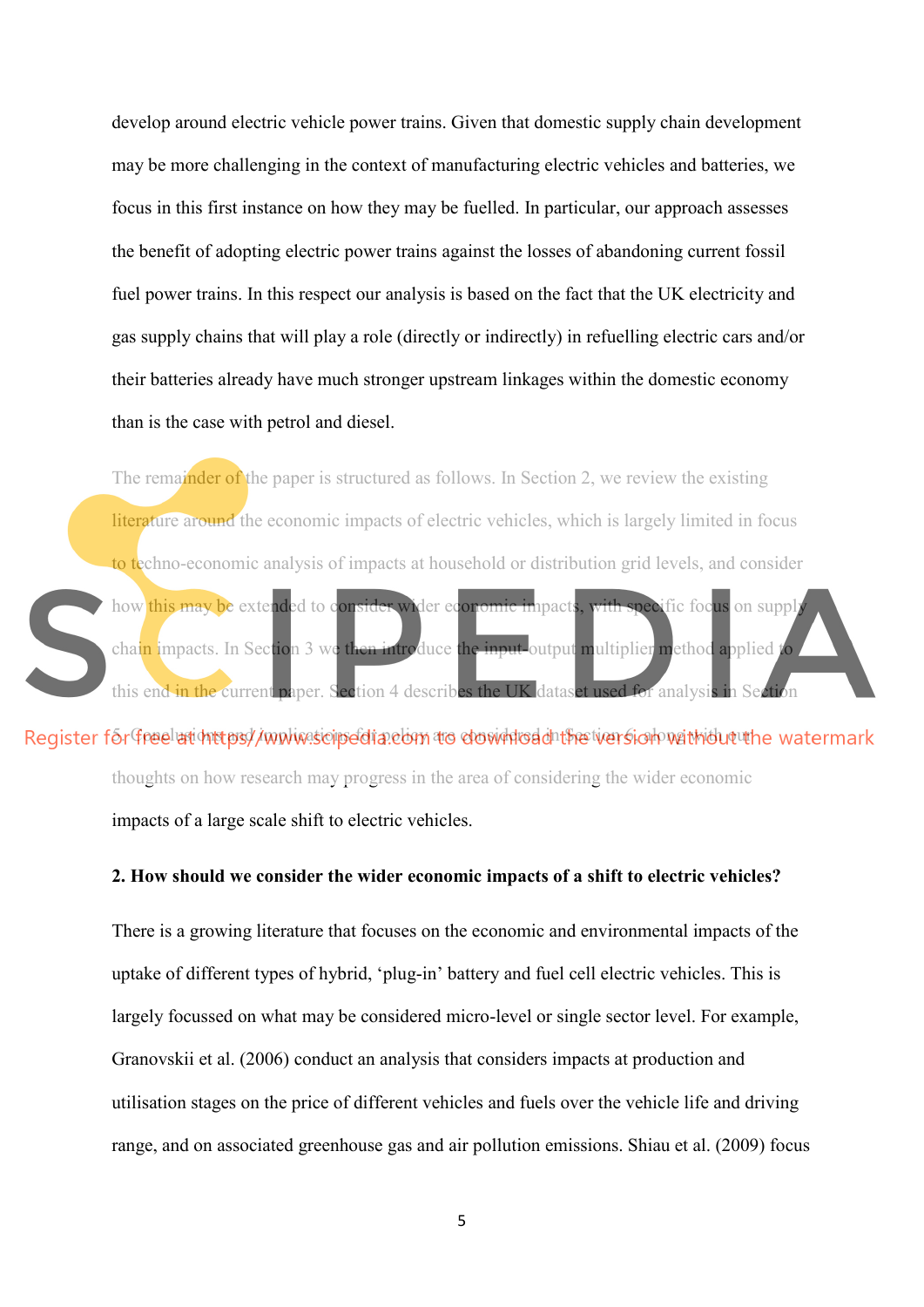attention on hybrid vehicles with attention to the impact of the weight of batteries and charging patterns on both running and life-time costs, as well as on GHG emissions. Green et al. (2011) also focus on hybrid vehicles, but broaden focus to the level of distribution networks to consider economic impacts for both producers (of electricity) and consumers (using the vehicles). The OECD/IEA, EU and many nation states have commissioned a significant number of reports focussing on economic, technical and/or environmental aspects of switching away from fossil-fuelled transport (for example, Dodds and Ekins, 2014; E4tech and Element Energy, 2016; IEA, 2017; Office for Low Emissions Vehicles, 2011).

These publications tend to focus on or report from 'bottom-up' studies, seeking to quantify variables such as the probable cost of producing vehicles, the cost of providing infrastructure and the likely consumer costs of refuelling (hydrogen) or charging, along with consideration

The key advantage of these 'bottom up' types of study is that they capture and incorporate high level of detail on characteristics, technical features and related costs of different vehicle,

of total lifetime vehicle and environmental costs.

Register for free at https://www.gdipedibicometo.downtoad the wersion without the watermark evidence base for understanding the potential impacts of what is expected to be large-scale

> shifts towards electric vehicles in many countries. However, such analyses do not attempt to consider what the supply chain and wider inter-sectoral and macroeconomic impacts may look like. The outcome is a rich but limited evidence base: smaller scale 'bottom-up models', while capturing a high degree of micro-level detail on the technological characteristics of supply and use behaviour and activity, do not capture macro-level phenomena such as indirect market and supply chain responses. Thus, in considering the wider economic impacts of low carbon developments such as large scale shifts to electric vehicles, there is a real need to introduce some extent of 'top-down' economy-wide analysis to the evidence base that informs policymakers.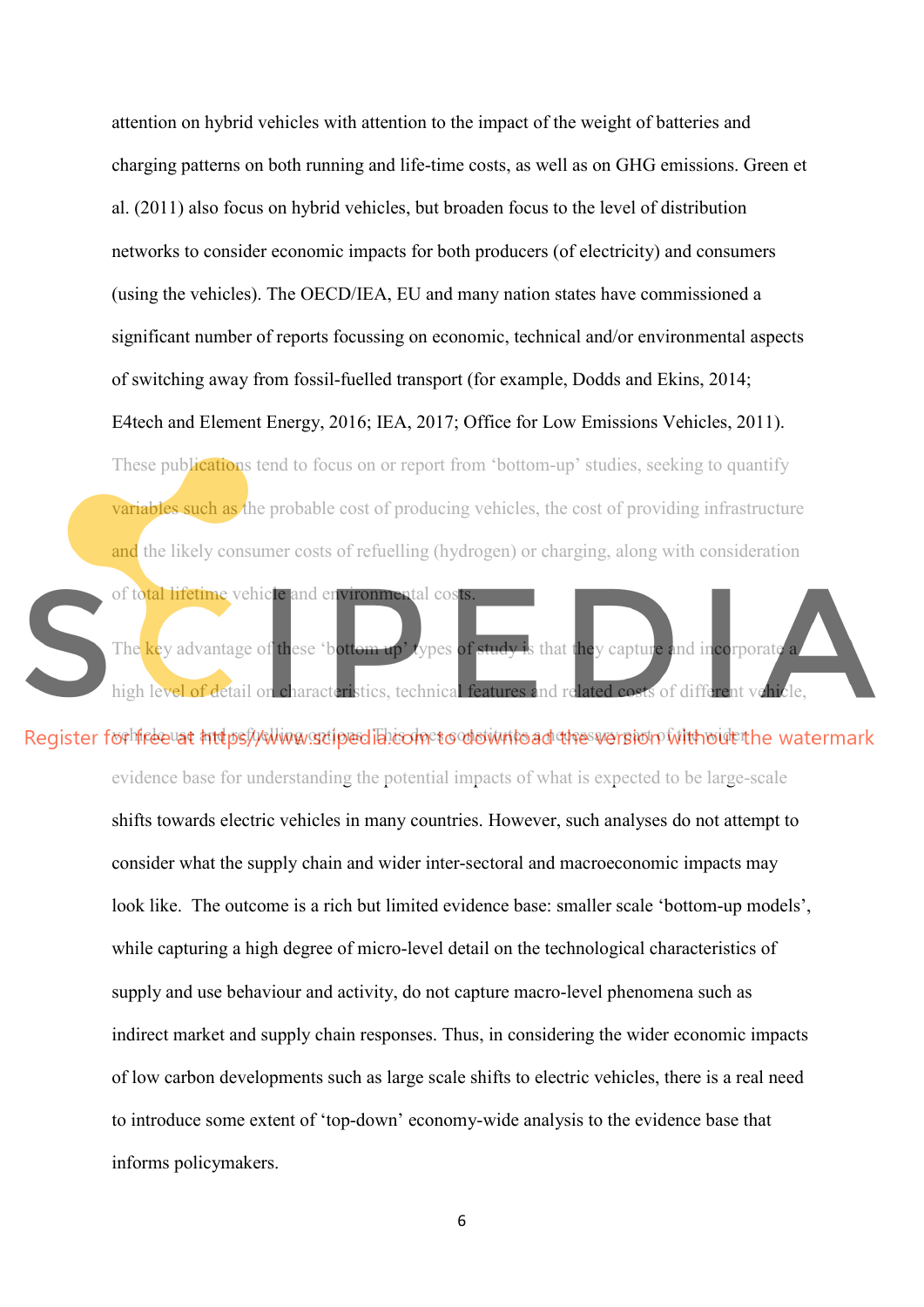The most commonly used (by both academic and policy communities) 'top-down', multisector, economy-wide modelling approach, applied to both energy and non-energy related policy problems is applied or computable general equilibrium (CGE) analysis. At UK government level, CGE modelling has been more traditionally used for fiscal analysis, with limited application to date on energy or climate policy issues (fuel duty analysis in HMRC/HMT, 2014, and carbon budgeting work, for example see HoC EAC, 2010). On the other hand, the CGE approach has been extensively developed to consider environmental and energy issues (see, for example, the recent review by Babatunda et al., 2017). Moreover, CGE methods can, and indeed already have (see, for example, Li et al., 2017) been applied to consideration of issues around the roll out of electric vehicles.

A simpler, first stage analysis to help policymakers start to think about the type of supply chain issues involved in such a shift can be achieved using a more basic multi-sector economy-wide modelling framework, termed input-output (IO) multiplier analysis. IO methods have been applied in various supply chain contexts (see for example, Albinon et

Register for the enationaly of the discondroist and management in providing the waltermark level in the context of global sustainable development) and combined with life cycle analysis for multi-objective analysis of new technologies (see for example, You et al., 2012, on biofuel supply chains).

> The greatest and most transparent explanatory power of IO methods in an applied policy context is often located in the more fundamental construction and analysis of industry level 'multipliers' (see Miller and Blair, 2009). IO multiplier analysis of direct, indirect and induced supply chain impacts of industry-level activity has a long history (starting with Leontief, 1936), particularly in the regional science literature. In recent years, these methods have also been applied to assessing impacts of different energy-using activities, such as electricity generation (e.g. Allan et al., 2007, on alternative renewable and thermal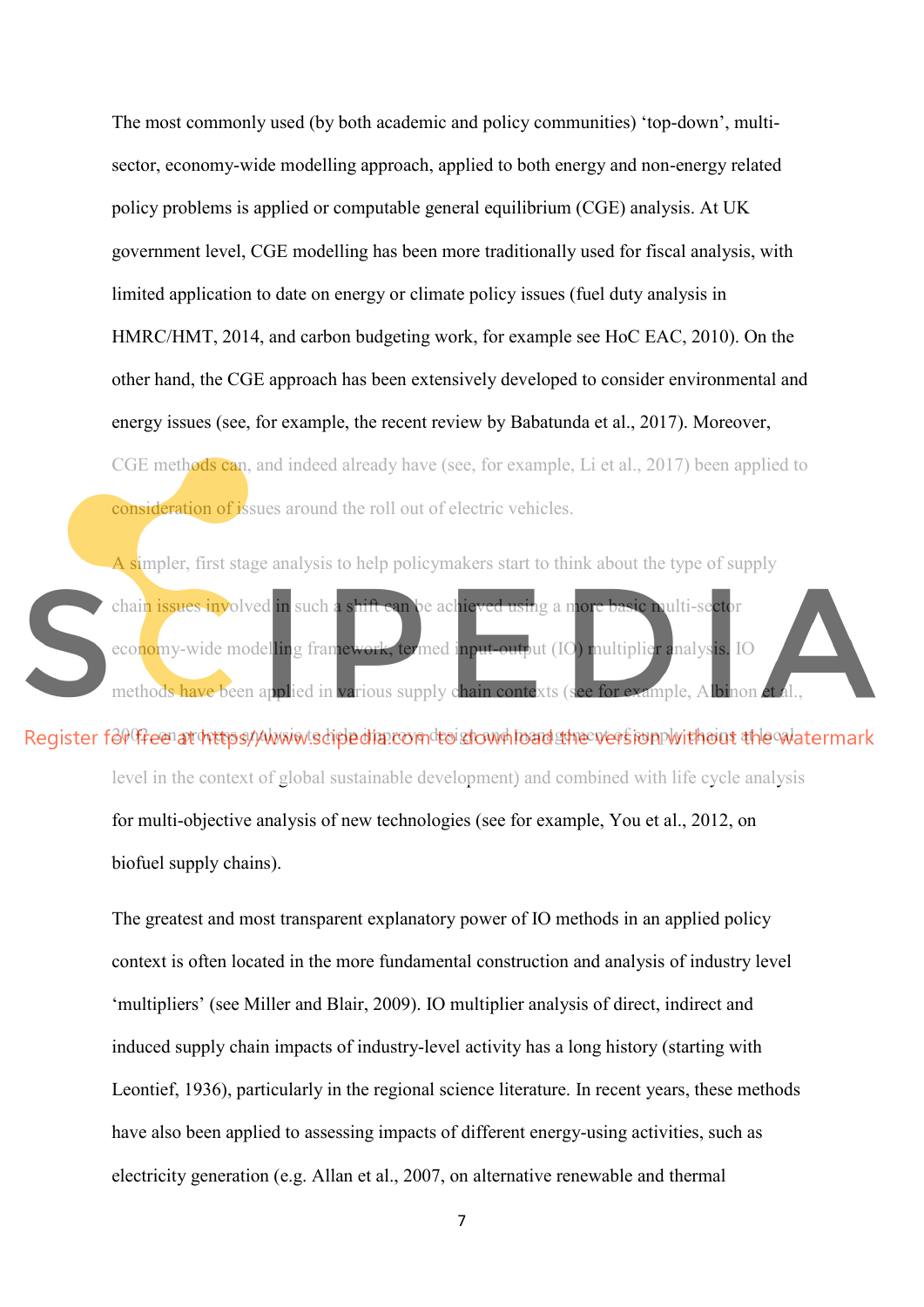technologies) and low carbon 'bioenergy' industries (e.g. see Henderson et al., 2007, on wood pellet manufacturing). In this paper we calculate and decompose industry multipliers for different energy/fuel supply industries in the UK to consider the nature and extent of likely supply chain impacts of the shift in fuel demand that would accompany a roll out of electric vehicles in the UK.

#### **3. Input-output multiplier method**

#### The most straightforward and transparent way to get a clear and simple picture of the

structure of direct, indirect and induced supply chain linkages supported by demand for the output of any given industry is to work with an input-output  $(IO)$  accounting and modelling framework. IO data are produced for most developed countries under the United Nations System of National Accounts.<sup>[1](#page-8-0)</sup> IO tables describe the structure of the economy in a given year in terms of each and all industries therein (with industries/industry groupings categoris by the Standard Industrial Classification, SIC) that: (a) sell to one another, to domestic consumers (domestic households, government and capital formation) and to exports; and, (b)

# Register for free at https//www.scipedia.com to download the version without the watermark

and net taxes on products and production.

 $\overline{a}$ 

Through a series of straightforward mathematical (matrix algebra) processes a simple and transparent demand-driven IO model (originating with Leontief, 1936; detailed exposition in Miller and Blair, 2009) can be developed to conduct multiplier analysis of domestic supply chain interdependencies. This model focuses on how gross output in the economy and/or key variables such as gross-value added (GDP) and employment are determined by final (or enduse) demands via vectors of industry output multipliers.

<span id="page-8-0"></span><sup>&</sup>lt;sup>1</sup> Information on IO accounting under the United Nations System of National Accounts 1993 (UN SNA 1993) can be found at https://unstats.un.org/unsd/EconStatKB/KnowledgebaseArticle10053.aspx.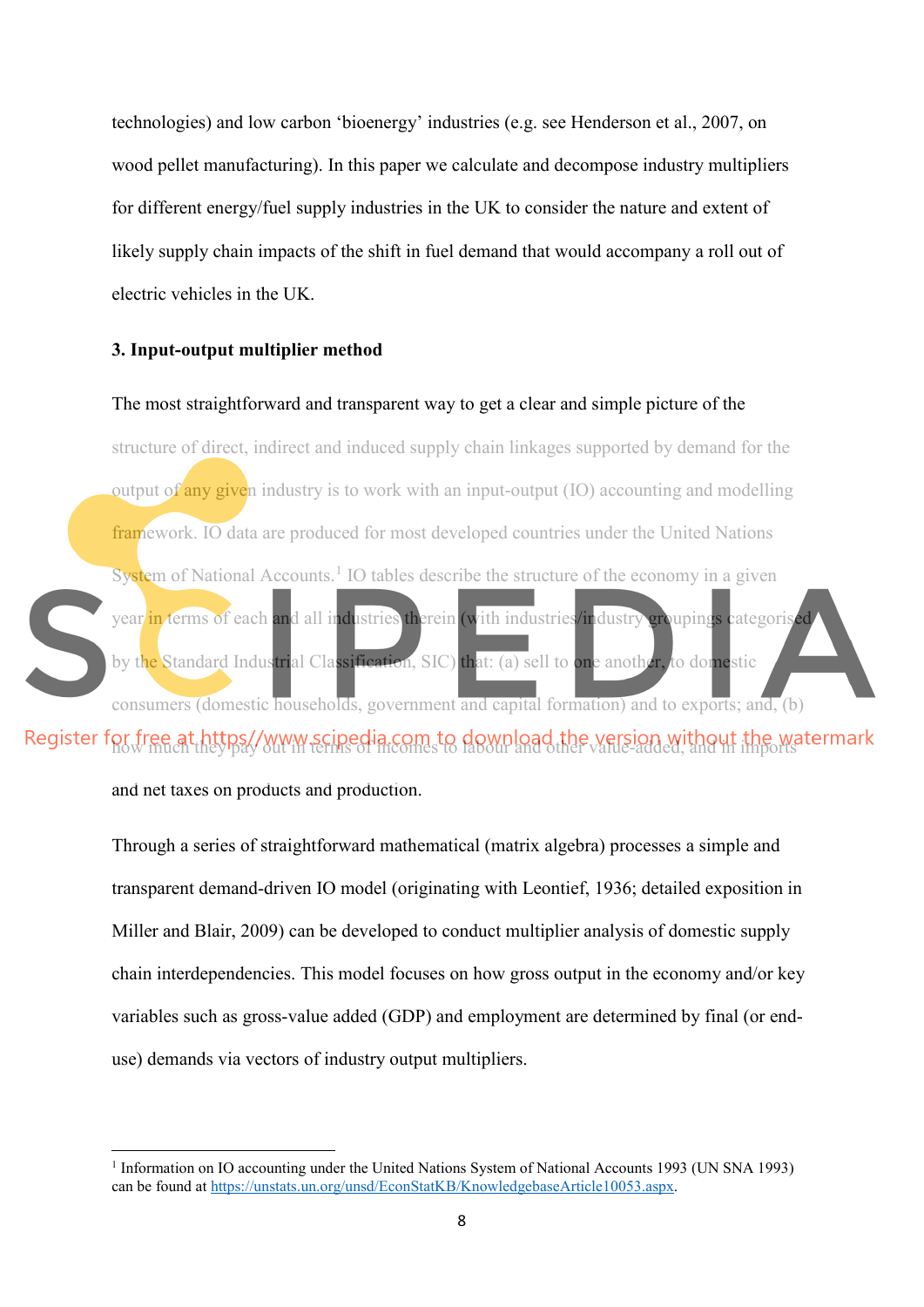For the analysis and decomposition of industry-level multipliers reported in this paper, we decompose the traditional headline industry multipliers to consider two core underlying matrices. The first, directly derived from the IO table, is the matrix of input-output coefficients, or symmetric **A**-matrix, with elements  $a_{ij} = x_{i,j}/x_j$  that (in the column) for any industry j, record the total direct input requirement from each other industry i as a share of the total input requirement,  $x_i$  (for  $i=j=1,...,N$  industries). Where we are interested in induced (consumption and income) multiplier elements, **A** includes a row for payments to labour input and a column stating household spending as inputs to the production of those labour

services.<sup>[2](#page-9-0)</sup>

 $\overline{a}$ 

The second core matrix is formally stated as **[I-A]-1**, the 'Leontief inverse (**I** is an identity matrix). This is also commonly referred to as the output multiplier matrix, or **B**, with elements b<sub>ij</sub>, representing the output in each industry i that is (directly or indirectly) required

to meet one monetary unit of final demand for commodity output j. The column totals of **B,**  $\Sigma_i b_{ij}$ , give us the 'output multipliers' for each industry: that is, the total output required

Register for fore that https://www.poipedia.com.to.download the wersion with out the watermark

variant of **B** incorporates all direct, indirect and induced interactions between industries.<sup>[3](#page-9-1)</sup>

The focus in this paper is to extend the output multiplier matrix **B** matrix to consider additional economic variables of interest through the introduction of a vector of coefficients stating the value or physical amount of the variable of interest associated with the production of one monetary unit of output, xi, in each industry, i. We define a 1xN vector, **v**, for valueadded, where each element  $v_i$  is given by dividing gross value-added (GDP at basic pries, or the sum of payments to labour and other value-added) in industry i by that industry's total

<span id="page-9-0"></span><sup>2</sup> We follow the Batey (1985) method where total household income in stating column entries is taken from elsewhere in the national accounts, rather than being limited to the income from employment in the row entries, which is generally insufficient to fund the household expenditures recorded in the IO table.

<span id="page-9-1"></span><sup>&</sup>lt;sup>3</sup> The row and column for the household sector in matrix **B** are generally ignored given there is no final demand for household 'output', which, in an IO setting, is taken to be labour services.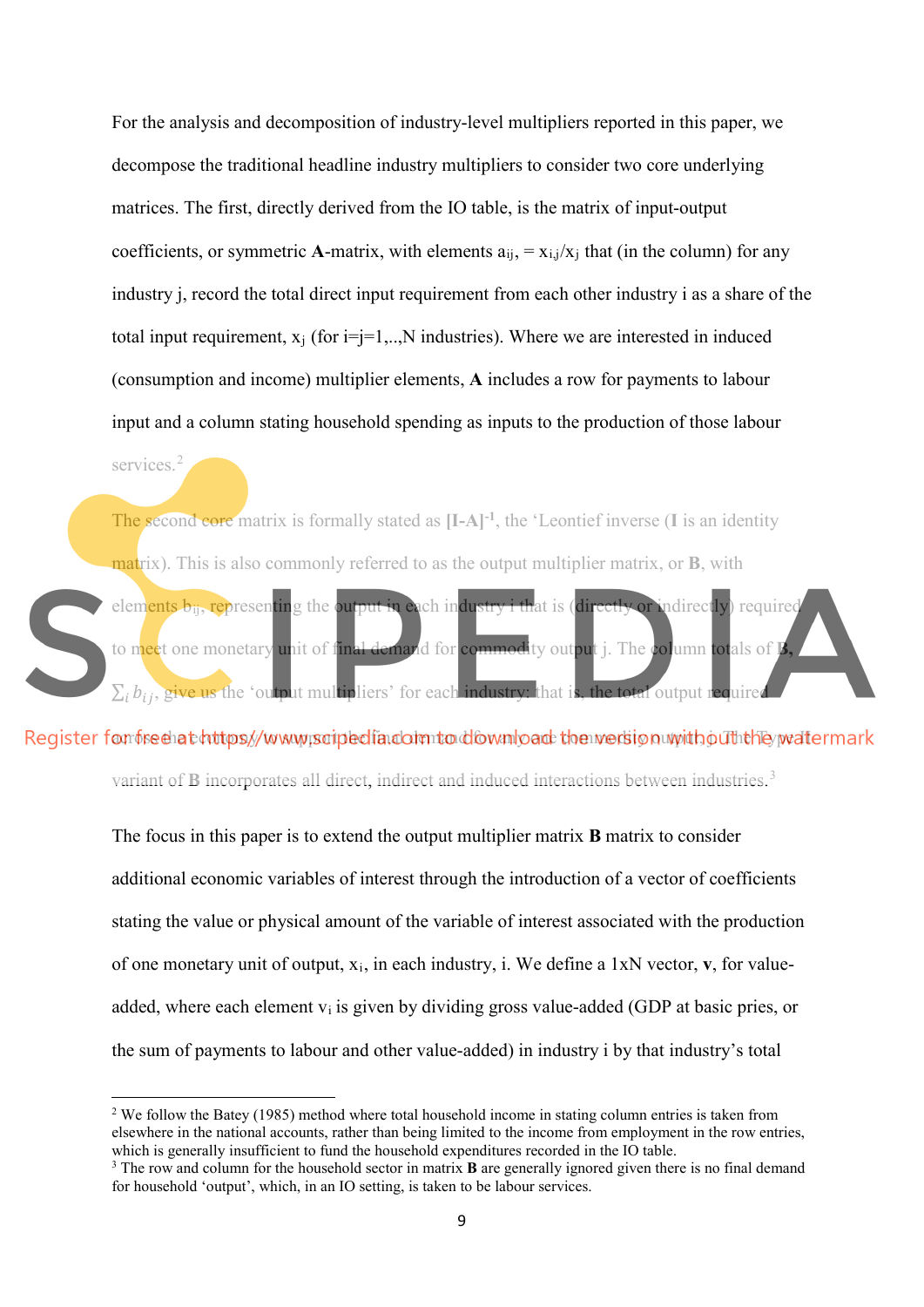output, xi/ We also define a 1xN vector, **e**, for employment, where the numerator of each element is FTE employment in industry i.<sup>[4](#page-10-0)</sup>

It is then possible to consider total output-value-added or output-employment multipliers and their composition by multiplying the rows the output multiplier matrix **B** by the corresponding v<sup>i</sup> or e<sup>i</sup> coefficients.

Thus, for value-added, the NxN output-value-added multiplier matrix **vB** is represented as:

$$
\mathbf{vB} = \begin{bmatrix} v_1b_{11} & v_1b_{12} & \dots & v_1b_{1n} \\ v_2b_{21} & v_2b_{22} & \dots & v_2b_{2n} \\ \vdots & \vdots & \ddots & \vdots \\ v_nb_{n1} & v_nb_{n2} & \dots & v_nb_{nn} \end{bmatrix}
$$

The elements  $v_i b_{ii}$  in the column for each type of industry output, j, can then be examined to identify the source in each industry, i, of total value-added generated to support that output. This permits consideration of the composition of the total output-value-added multiplier for each industry j, where vector of column totals of **vL** – i.e.  $\sum_i v_i b_{ij}$  – give us the total output – value-added multipliers for each industry. Similarly, the NxN output-employment multiplier matrix **eB** is derived as:

$$
eB = \begin{bmatrix} e_1b_{11} & e_1b_{12} & \dots & e_1b_{1n} \\ e_2b_{21} & e_2b_{22} & \dots & e_2b_{2n} \\ \vdots & \vdots & \ddots & \vdots \\ e_nb_{n1} & e_nb_{n2} & \dots & e_nb_{nn} \end{bmatrix}
$$

where the vector of column totals of **eB** – i.e.  $\sum_i e_i b_{ij}$  – gives us the total output-employment multipliers for each industry.

#### **4. UK input-output data**

 $\overline{a}$ 

<span id="page-10-0"></span><sup>4</sup> Both v and e have zero elements for households: where households employ labour (e.g. cleaners, gardeners) this is captured in IO accounting via an additional industry that 'sells' its output to the household sector.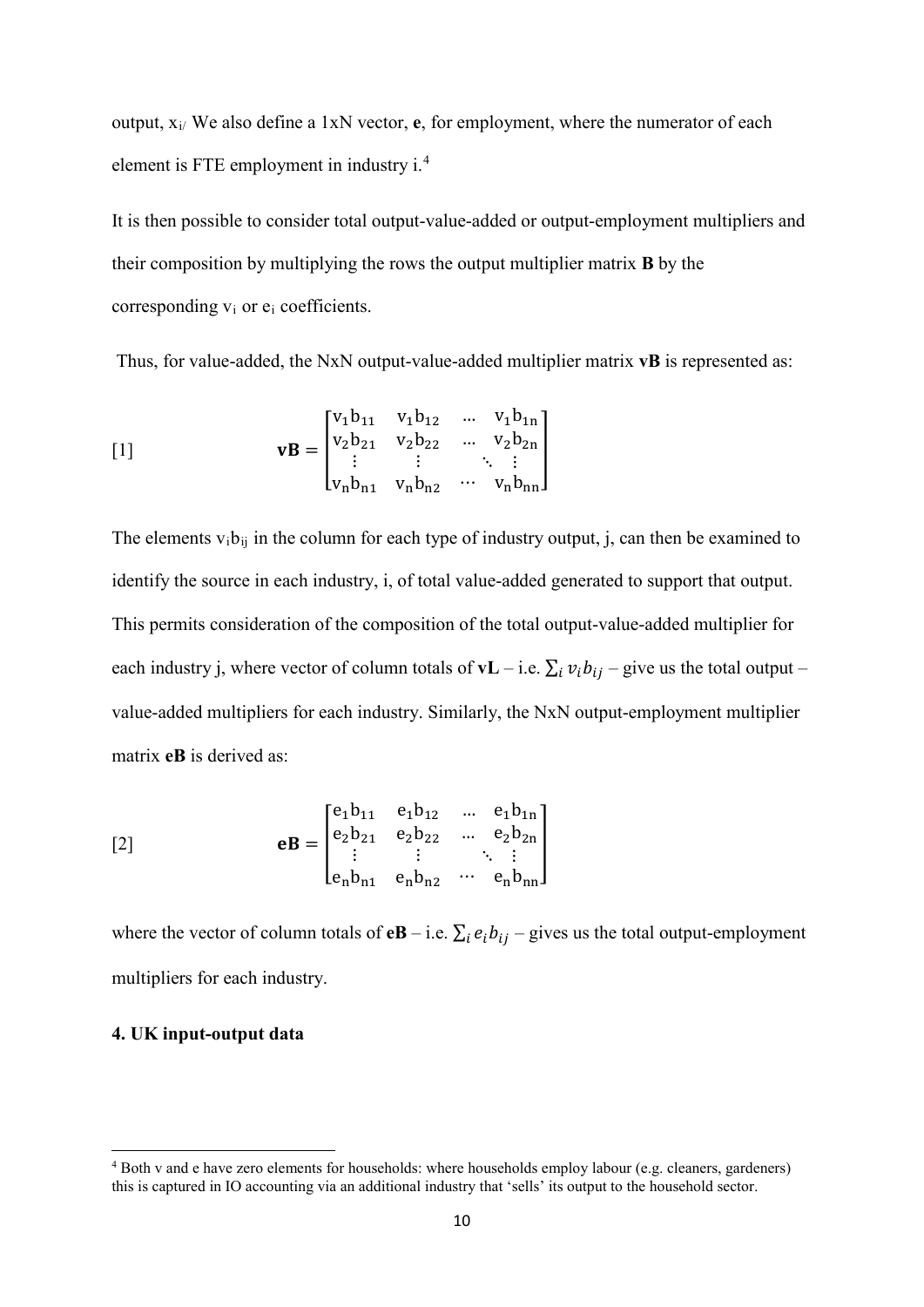We use an industry-by-industry analytical input-output table for the UK to generate multiplier values for UK industries, with specific focus on those that supply petrol/diesel, electricity and gas. This allows us to consider the nature of the supply chain and consequent multiplier impacts on output, employment and GDP from spending on petrol and diesel relative to what may be possible if spending shifts to supply chains for electricity and/or gas (where hydrogen for fuel cells is produced from natural gas) in powering electric vehicles. Crucially, we consider the question of whether such a shift may be in line with the draft UK industrial strategy (BEIS, 2017) focus on developing stronger domestic supply chains.

In terms of availability of suitable data, we note that, due to the complexity of the (economywide, multi-sector) IO accounting framework, there is always a time lag in reporting IO data generally and analytical IO tables in particular. The most regular IO data publication by the Office for National Statistics, ONS, is product by industry supply and use tables, with annual tables now available up to and including the reporting year of 2014, which is consistent with the UK National Accounts for 2016.<sup>[5](#page-11-0)</sup> The UK IO tables are reported for  $N=103$  domestic industries which are classified and categorised using the Standard Industrial Classification, SIC 2007.<sup>[6](#page-11-1)</sup> However, supply and use tables are reported in a product-by-industry and purchaser price format that, while useful for wider national accounting purposes (such as the decomposition of direct GDP generation), is unsuitable for calculating multipliers. Rather, for balancing reasons (where the value of total input must equal total output at the sectoral level) multipliers should be derived using symmetric industry-by-industry or product-by-product

<span id="page-11-1"></span><span id="page-11-0"></span><sup>5</sup> UK IO data in supply and use format are reported on an annual basis by the Office for National Statistics at: https://www.ons.gov.uk/economy/nationalaccounts/supplyandusetables/datasets/inputoutputsupplyandusetables.  $6$  The UK guide to the SIC 2007 can be found at https://www.ons.gov.uk/methodology/classificationsandstandards/ukstandardindustrialclassificationofeconomic activities/uksic2007.

 $\overline{a}$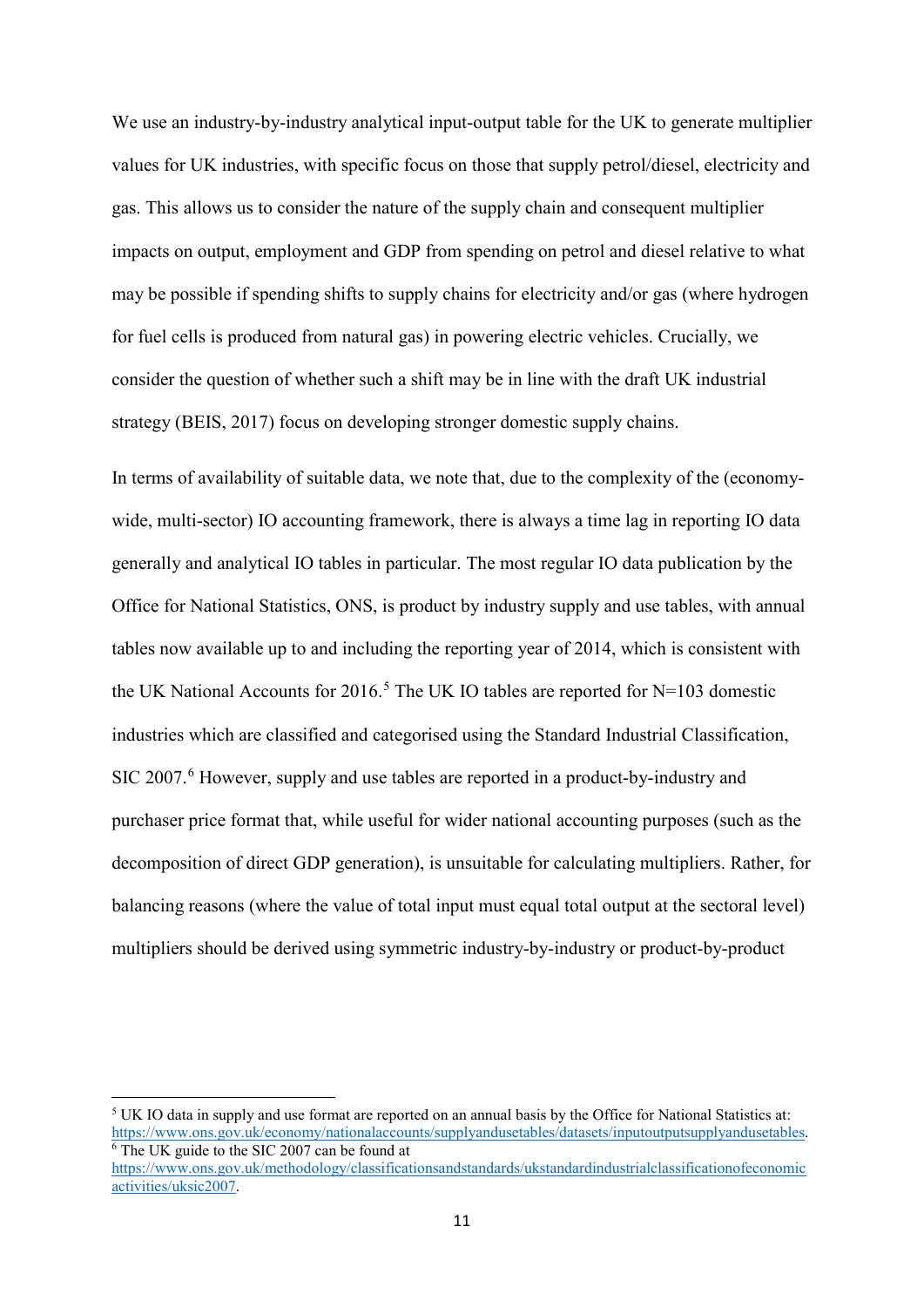tables in basic (producer or factory gate) prices. ONS produced the latter in 2017, relating to the year  $2014.<sup>7</sup>$  $2014.<sup>7</sup>$  $2014.<sup>7</sup>$ 

Particularly where there is interest in multiplier impacts in employment and value-added, industry-by-industry tables are preferable given that it is difficult to relate employment and payments to factors of production (capital and labour) to product rather than industry groupings. Therefore, this study uses a 2010 industry-by-industry input-output table derived by the Fraser of Allander Institute at the University of Strathclyde based on the 2010 analytical product-by-product IO table released by the UK Office for National Statistics in  $2014.<sup>8</sup>$  $2014.<sup>8</sup>$  $2014.<sup>8</sup>$ 

Corresponding data on direct employment in each of the N=103 industries – to derive the vector of output-employment coefficients, **e** – are also not made publicly available by ONS. However, the ONS did conduct supplementary analysis linked to the 2010 analytical IO framework for the then Department for Business, Innovation and Skills (BIS), producing a dataset that includes reporting of the vector of output-employment multipliers - column totals  $\sum_i e_i b_i$  from **eB** in equation (2) - for an industry breakdown that aps to the N=103 used here. This dataset also provides supplementary multiplier data that allow us to derive the vector **e** for our N=103 industries.<sup>[9](#page-12-2)</sup>

#### **5. Results and discussion**

 $\overline{a}$ 

#### **5.1 Total multiplier impacts for selected UK fuel/energy supply industries**

<span id="page-12-1"></span><sup>8</sup> See instructions for download in Acknowledgements section at the end of the text. <sup>9</sup> This ONS/BIS dataset (now an archive dataset) can be accessed at

<span id="page-12-2"></span>http://webarchive.nationalarchives.gov.uk/20150908115359/http://www.ons.gov.uk/ons/about-ons/businesstransparency/freedom-of-information/what-can-i-request/published-ad-hoc-data/econ/december-2014/provisional-estimates-of-type-uk-employment-multipliers-and-effects.xls

<span id="page-12-0"></span><sup>7</sup> UK IO data in analytical product-by-product format (and an intermediate product-by-industry matrix reported in basic prices) are reported on a periodic basis by the Office for National Statistics at: https://www.ons.gov.uk/economy/nationalaccounts/supplyandusetables/datasets/ukinputoutputanalyticaltablesde tailed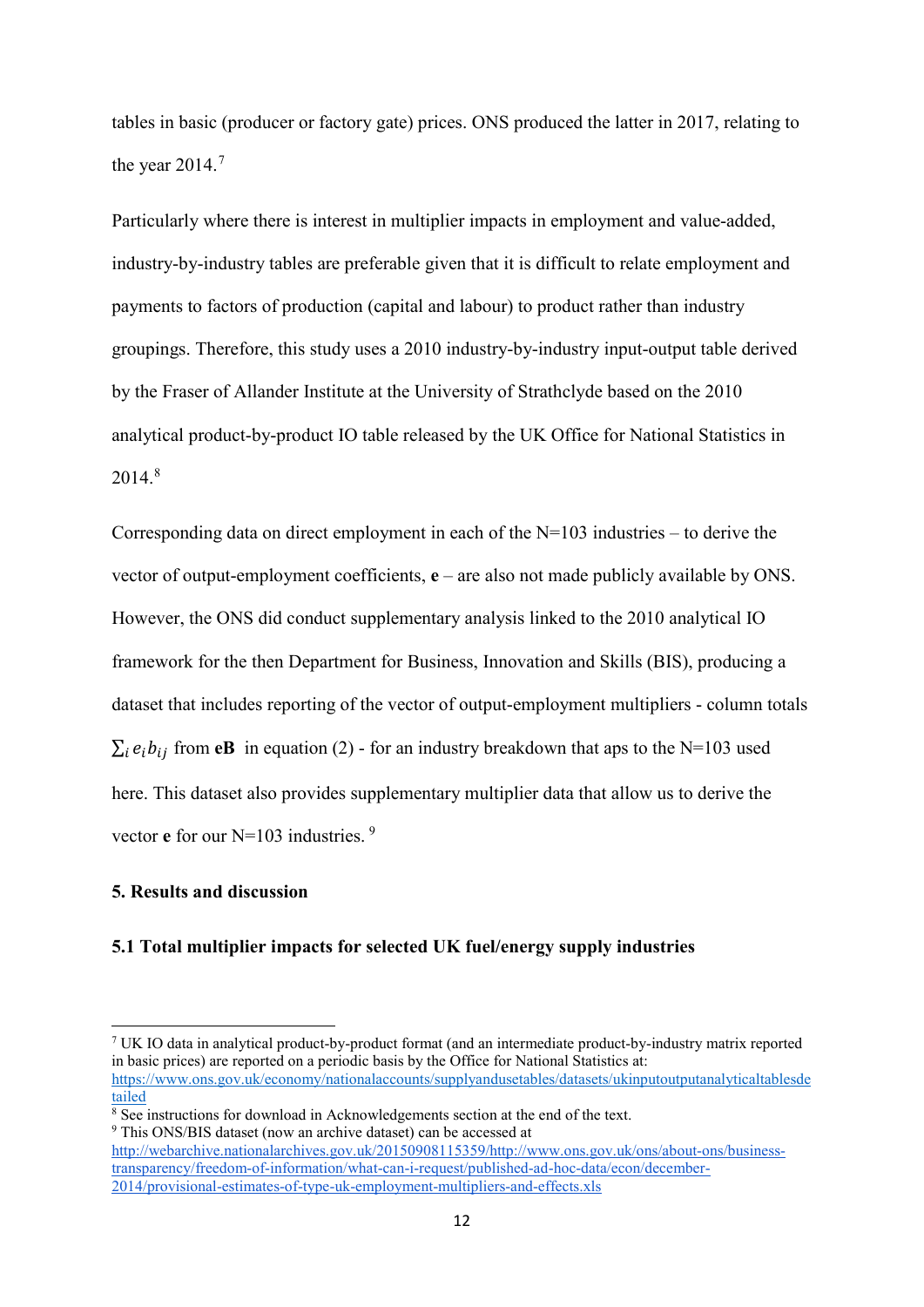In Table 1 we report total output multiplier values for three selected UK fuel/energy supply industries. The first of these is 'Manufacture of coke and refined petroleum products (SIC 19), which supplies petrol and diesel (among other refined fuels). The second is 'Electric power generation, transmission and distribution' (SIC 35.1), which produces and supplies electricity and is the obvious candidate to consider the supply chain required to fuel electric vehicles. We also focus on 'Manufacture of gas; distribution of gaseous fuels' (SIC 35.2), which produces and supplies (but does not extract) gas (see Section 5.3). This permits consideration of hydrogen fuel cells as a potential power source for electric vehicles. Both electricity and gas supply are relevant in this context on the basis that, whilst there are potential bio-sources of hydrogen, it seems most likely that the greatest bulk of hydrogen produced in the UK will be derived from the processing of natural gas or the electrolysis of water. On this basis, the electricity and gas supply industries identified in Table 1 apply to the hydrogen fuel cell case and will supply the majority of the operating economic inputs of a future UK hydrogen supply system. The UK electricity supply industry becomes a clearer candidate when we broaden focus to electric vehicles more generally. Indeed the UK electricity industry is currently playing a role at limited scale in the charging of electric vehicles in the UK.

Selection of the three industries in Table 1 permits a preliminary consideration of whether there is scope to strengthen domestic supply chain activity supported by spending on fuels to run vehicles by changing the nature of the fuel spend required.<sup>[10](#page-13-0)</sup> In considering refuelling of electric vehicles, we focus attention on whether it is possible replicate the strength of domestic linkages currently observed (or, more correctly, in our accounting year of 2010) in the UK gas and/or electricity supply industries. The first step is to compare multiplier values

 $\overline{a}$ 

<span id="page-13-0"></span><sup>&</sup>lt;sup>10</sup> We note that the relevant component of consumer spending 'at the pumps' to focus on the fuel cost, net of taxes and distribution margins.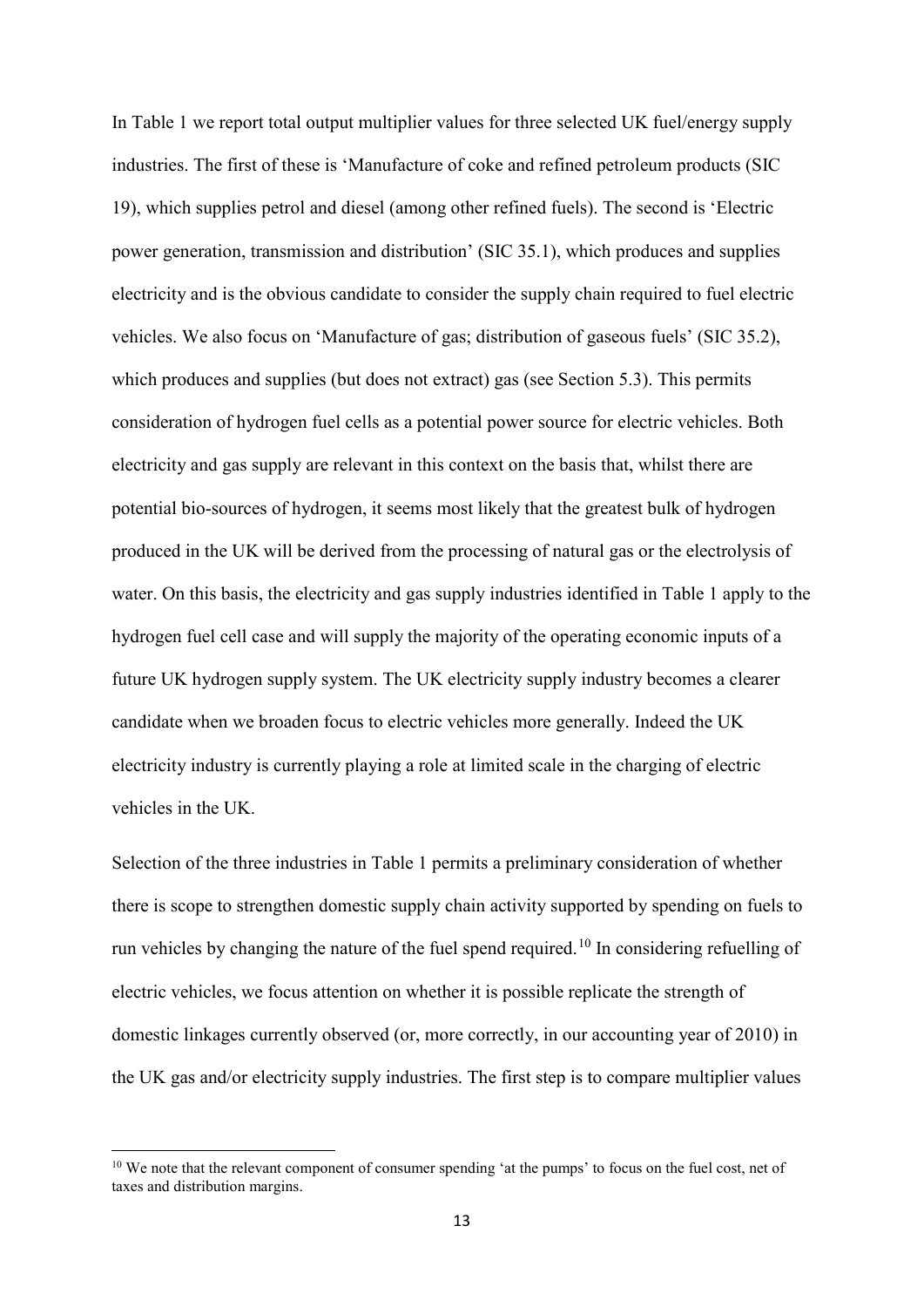that indicate the strength of upstream supply linkages within the UK per monetary unit (here £1million) of fuel spending.

A note of caution is required at this stage in terms of how multiplier values are perceived and applied. The actual economy-wide impacts of any marginal shift in spending as implied by application of the multipliers depends of on the scale and nature of the shift in final demand that may be involved. For example, in switching to electric vehicles, a £1million reduction in UK spending on petrol and/or diesel may not equate to a £1million reallocation of spending to electricity or gas (in the case of hydrogen produced from natural gas). That is, if refuelling an electric vehicles costs less in fuel terms per mile travelled, only part of the £1million would be applied to the electricity supply sector (and its multiplier), with the remainder free to allocate to other types of spending or to savings. Thus, the overall economy-wide impact would depend on the nature of this latter allocation as well as the shift in spending on fuel. Of course, it would also depend on a range of other effects and interdependencies (including but not limited to impacts on Government tax revenues related to fuel purchases) that are not ideally modelled in an IO framework. We return to this point in our conclusions (Section 6); here we focus attention on the multiplier impacts implied per monetary unit of spending to consider the relative strength of supply chain linkages for different types of energy/fuel spending.

In the first numerical column of Table 1, we report the column totals (i.e.  $\sum_i b_{ij}$ ) of deriving matrix **B** from the IO system in Section 3 using the UK IO data for 2010 described in Section 4. That is, for each of the three selected industries, the results in Column 1 of Table 1 relate the total output (in £million) required across the economy to support £1million of final demand for the output of that industry. In the second and third columns we report the results of computing the vectors of output-value-added and output employment multipliers (the column totals of **vB** and **eB** from (1) and (2) respectively) and extracting results for each of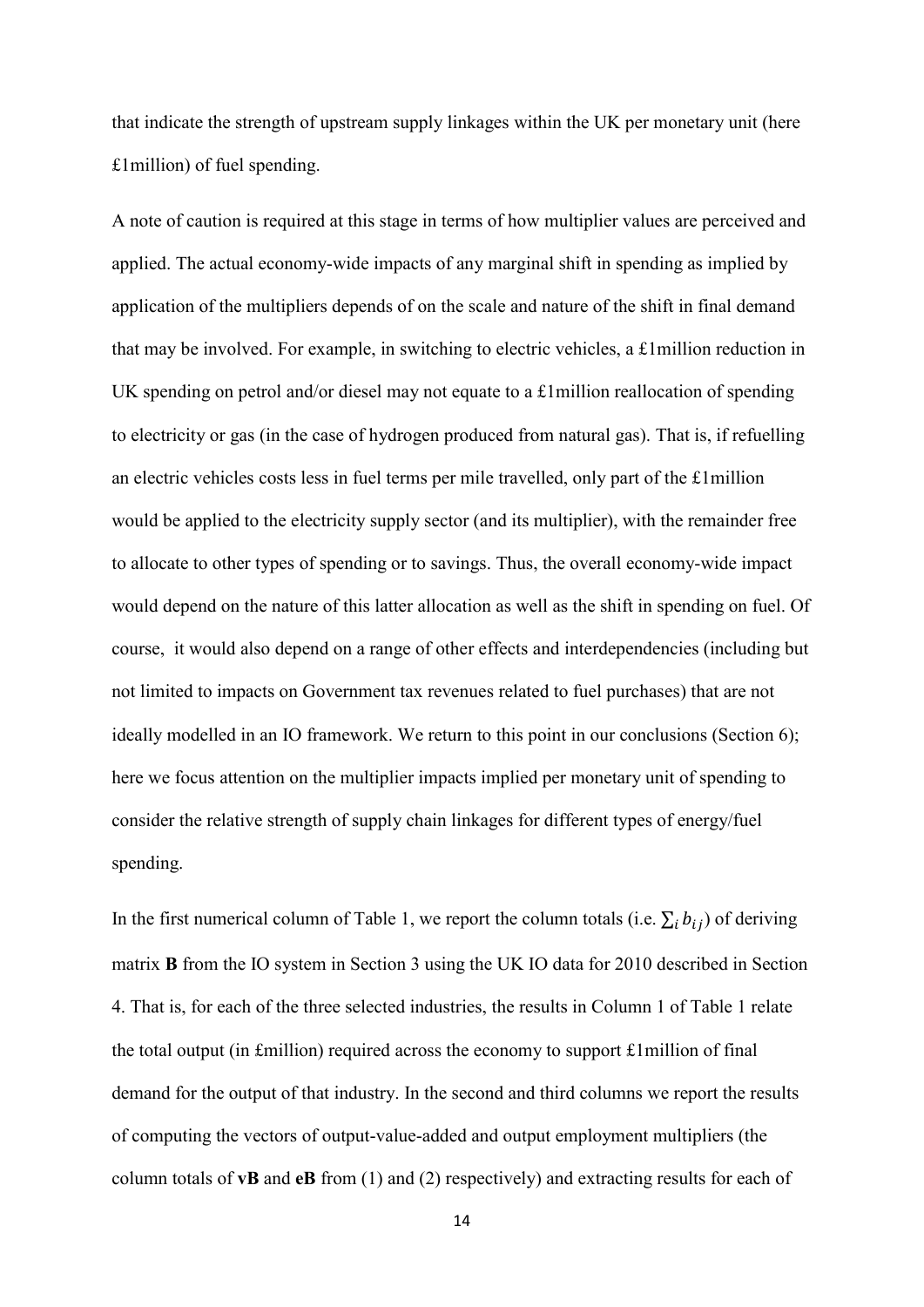the three industries identified. We note that the multiplier results imply average impacts based on based on supply chain relationships and relative prices prevailing in the accounting year of 2010.

#### *Insert Table 1 around here*

#### **Table 1. Multiplier values for selected UK fuel/energy supply industries**

|      |                                                             | Multiplier (activity per £1 million final<br>demand) |                           |                                 |
|------|-------------------------------------------------------------|------------------------------------------------------|---------------------------|---------------------------------|
| SIC  | Sector/industry name                                        | Output<br>(£million)                                 | Value-added<br>(£million) | <b>Employment</b><br>(FTE jobs) |
| 19   | Manufacture of coke and refined petroleum<br>products       | 1.47                                                 | 0.33                      | 2.93                            |
| 35.1 | Electric power generation, transmission and<br>distribution | 2.56                                                 | 0.78                      | 8.05                            |
| 35.2 | Manufacture of gas; distribution of gaseous<br>fuels        | 2.25                                                 | 0.81                      | 8.04                            |

First, we consider the results in the first row of Table 1, relating the supply of petrol and diesel (but noting from the SIC 19 descriptor that the UK IO accounts do include the supply of other fuels in this industrial grouping). The output multiplier result suggests that for every £1million spent on petrol or diesel, a total of £1.47million in gross output must be produced across the UK economy. The (output-) value-added and employment multiplier results tell us that this gross output supported is associated with £0.33million in gross value-added (or GDP at basic/producer prices) and 2.93 FTE jobs.

The first important observation that can be made is that the all three of the multiplier values relating to petrol/diesel supply are considerably lower than those reported in the next two rows for the electricity and gas supply industries. The crucial point to note is that the UK 'Manufacture of coke and refined petroleum products' industry has a relatively high import intensity. Examination of the underlying IO tables show that the use of produced goods and services as 'intermediate' inputs (which are the key driver of multiplier values) is high, at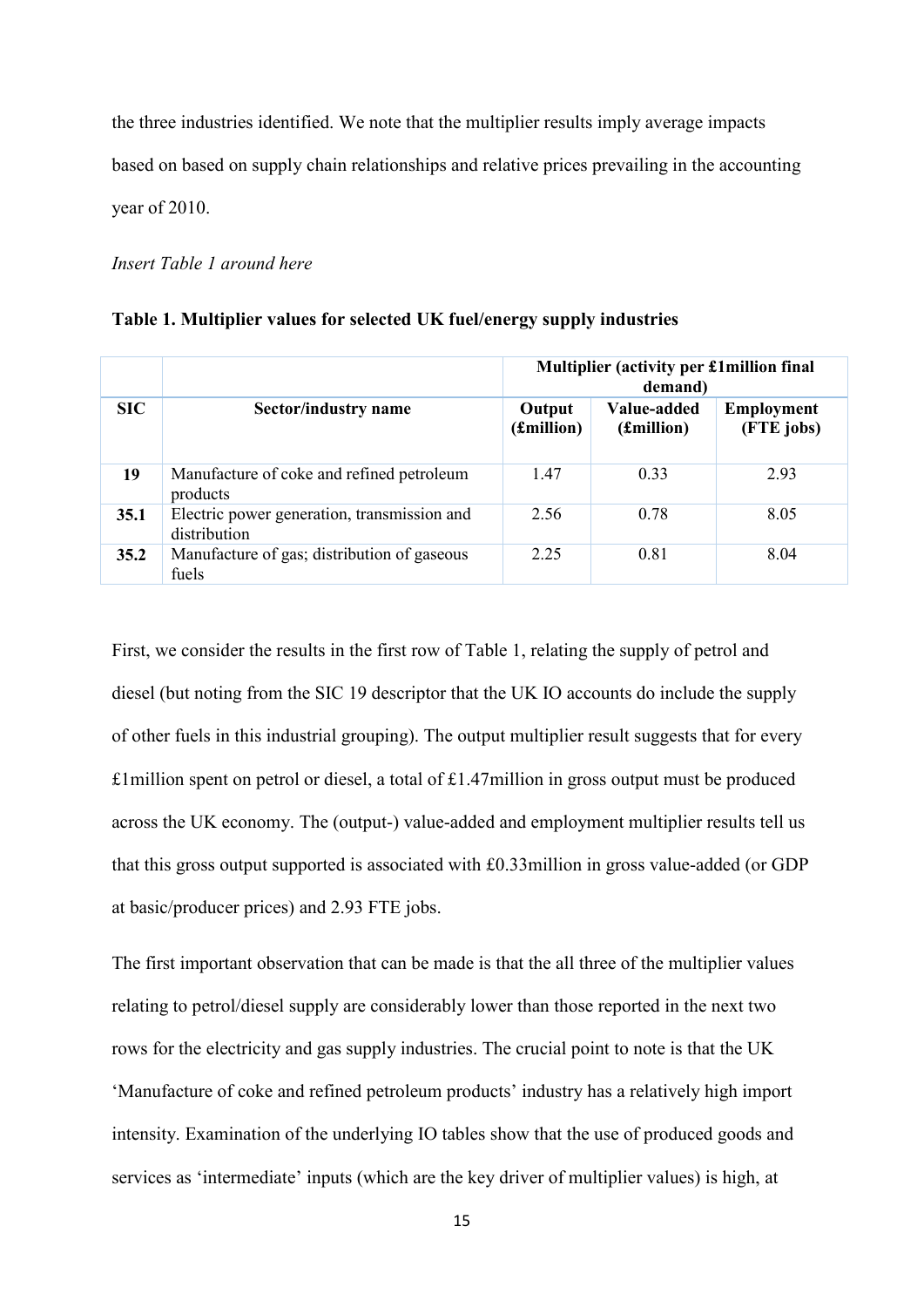almost 83% of the total input requirement of the industry. However, 75% of this is imported from overseas, thereby reducing the extent of multiplier effects in the UK (which are driven only by domestic intermediate and, given the inclusion of induced effects, labour inputs). In fact, the results of the full calculation of the output multiplier matrices **B**, **vB** and **eB**, while not reported here due to space constraints, show that this industry has the lowest ranking of all 103 UK industries in terms of the size of its output, employment *and* value-added multipliers. This implies that any reallocation of spending away from petrol/diesel (or other fuels produced by the industry) towards *any* other UK produced good or service is likely result in a *net* positive impact on goods and services production in the UK economy.

Here our attention is directed to the question of whether a shift from refuelling vehicles run on petrol and diesel towards running electric vehicles may involve development and/or use of stronger domestic supply chains, as promoted in the UK draft industrial strategy (BEIS, 2017). The focus in this respect is one of 'bang to the buck': how much UK activity is stimulated *per pound* or £m of UK consumption expenditure, without immediate consideration of the absolute or relative scales of spending that may be involved across different time frames and specific scenarios therein.

In considering the multipliers for the electricity and gas supply industries in the second and third rows of Table 1, an important point to return to is import intensity. A key characteristic underlying the higher multiplier values for both these industries relative to the one supplying petrol and diesel is that each has significantly lower dependence on imports. In the gas industry, 75% of intermediate or produced inputs are produced within the UK (compared to only 25% in the case of SIC19, which includes supply of petrol and diesel), while this rises to 85% in the case of the electricity industry. Moreover, both are more capital-intensive than refined fuel supply, which boosts the value-added (basic price GDP) multipliers in both cases.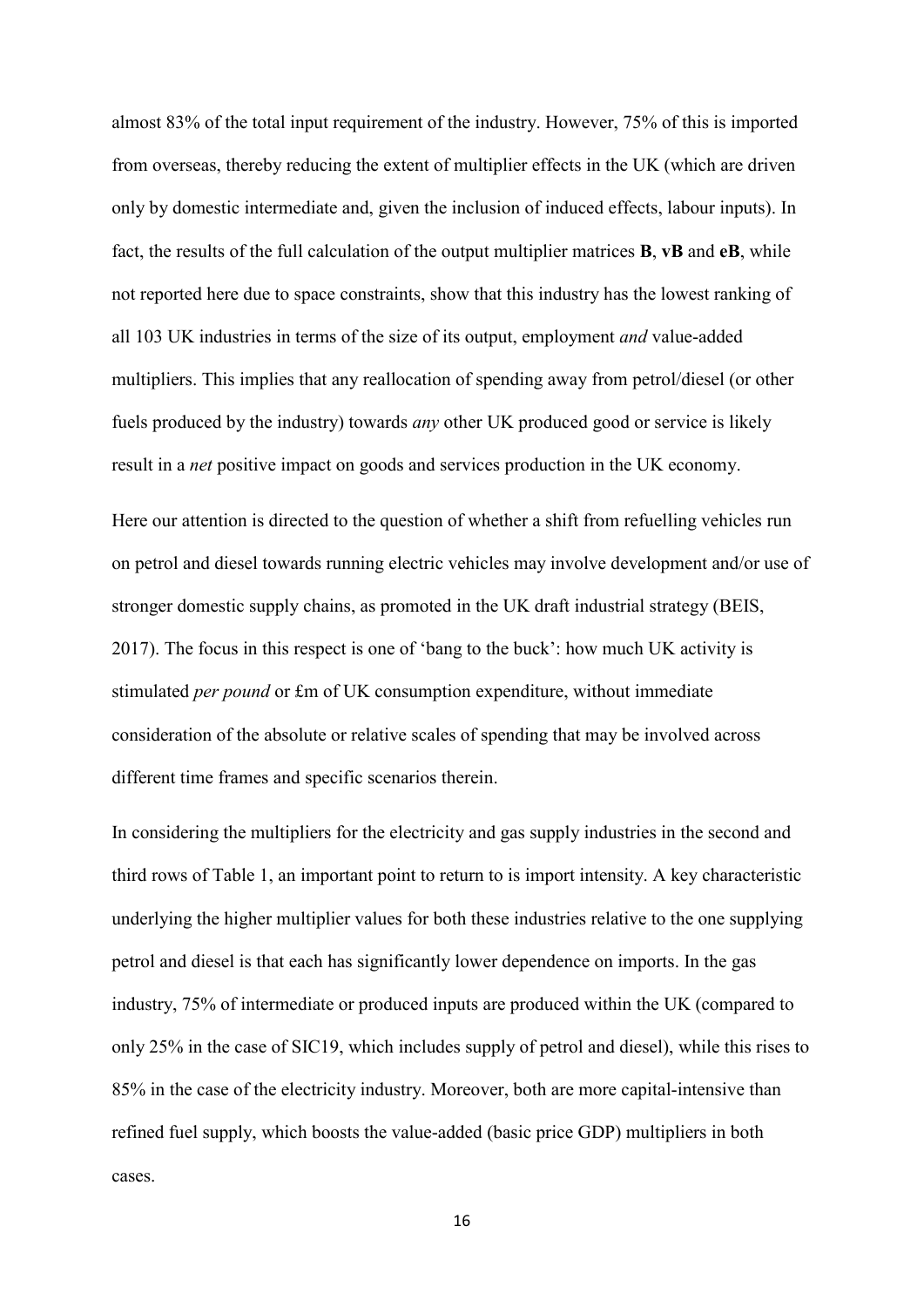Thus, the *first key insight that can be drawn from our multiplier analysis is that the low import-intensity of electricity and gas relative to petrol and diesel supply in the UK (combined with relatively high capital intensity) provides a strong foundation for strong domestic supply chain development in the context of a shift towards refuelling electric vehicles.* 

This should be set in the context that both the value-added and employment multiplier values for the UK electricity and gas supply industries have large indirect and induced components. It is these that must be examined more carefully if we are to understand the foundations for what may be termed 'strong domestic supply chain development' potential in energy supply to support electric vehicles. This is the focus of the next section.

#### **5.2 Deconstructing headline multiplier impacts**

Deconstruction of the headline multipliers in Table 1 involves examination of the columns of the **vB** and **eB** multiplier matrices (equations (1) and (2) in Section 3) for each of the three energy/fuel supply industries. Our second key finding emerges if we focus attention on the indirect and induced components of the multipliers. This involves removing direct own sector effects from each type of multiplier, which are present in the own-sector  $b_{ii}$  element where i=j. In the case of the value-added and employment multipliers, the direct effect within this element is given by the direct coefficients,  $v_i$  and  $e_i$  respectively. Stripping these elements out allows us to consider the distribution of the remaining indirect and induced effects of one monetary unit (£1million) of spending on each of the three energy/fuel supply across all 103 UK industries. For reason of space and conciseness, we do not report the full  $N=103$ industrial level results of doing so for the UK (Smith et al., 2017, provide more detail in this respect).

#### *Insert Table 2 around here*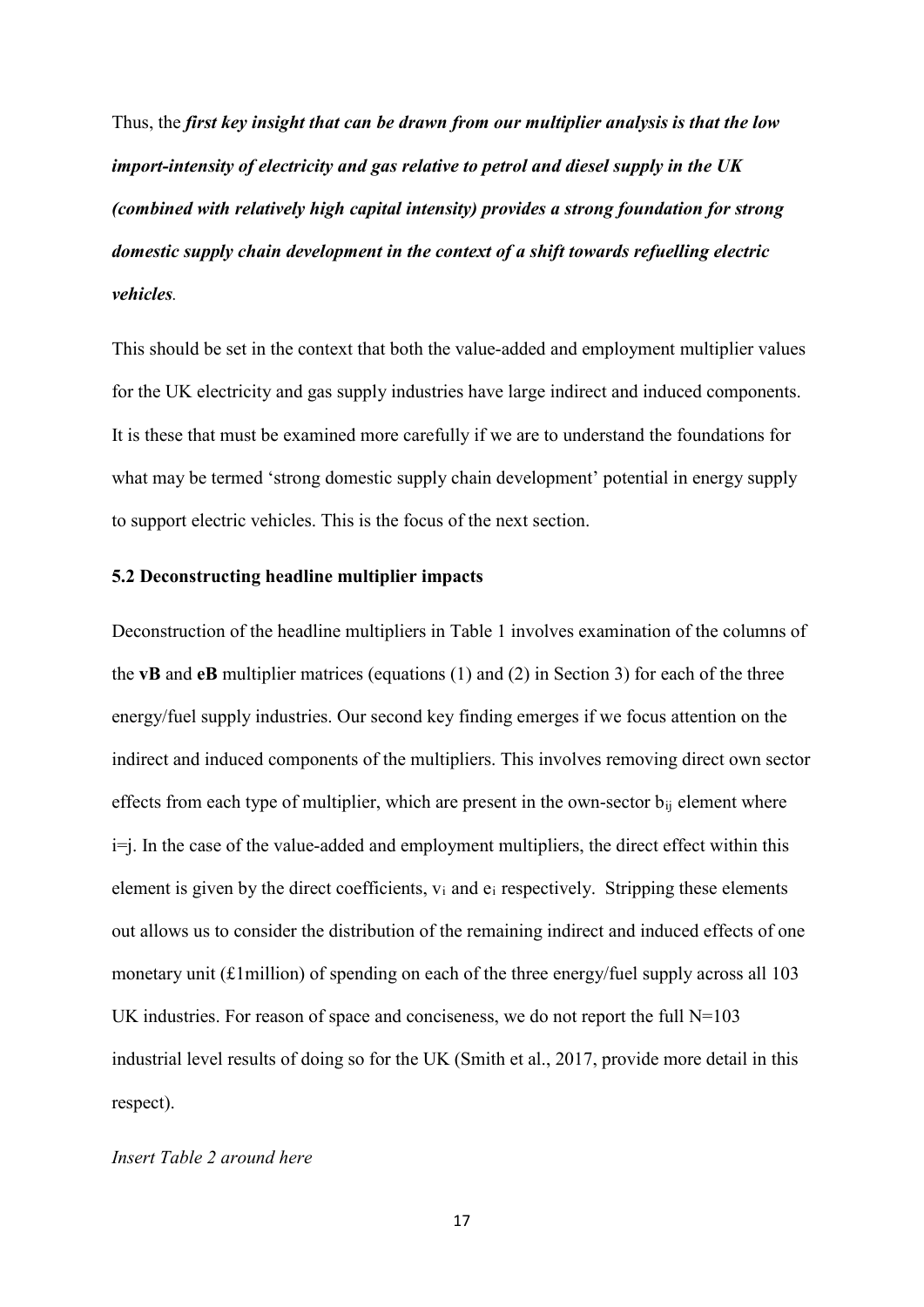**Table 2. Share of indirect and induced multiplier impacts located in service sector industries** 

|      |                                                             | Type of output multiplier |             |                   |
|------|-------------------------------------------------------------|---------------------------|-------------|-------------------|
| SIC  | Sector/industry name                                        | Output                    | Value-added | <b>Employment</b> |
| 19   | Manufacture of coke and refined petroleum<br>products       | 44%                       | 55%         | 77%               |
| 35.1 | Electric power generation, transmission and<br>distribution | 30%                       | 42%         | 67%               |
| 35.2 | Manufacture of gas; distribution of gaseous<br>fuels        | 34%                       | 40%         | 71%               |

In Table 2 we focus attention on the combined importance of UK service sector industries in fuel/energy supply chains (relative to the extraction, construction, utility and manufacturing supply chain support that may be more commonly associated with energy/fuel supply). 45 of our 103 UK IO industries may be classed as service industries (SIC 45-98). [11](#page-18-0) Table 2 reports the share of total indirect and induced effects within each type of multiplier (output, valueadded and employment) that are located in these service sector industries when we decompose the columns of the **vB** and **eB** matrices for our three energy/fuel supply sectors. In policy terms, perhaps the crucial point and *second key insight of this paper is that the importance of energy supply chain reliance on service sector activities increases as we turn attention from gross output to value added and particularly to employment multiplier* 

*effects.* For example, in the UK electricity supply industry, around 30% of indirect and induced multiplier effects contributing to the headline output multiplier of 2.56 (where the direct effect is 1) are located in UK service sector industries. If we turn attention to valueadded, domestic service industries such as those providing financial, insurance and distributional services have higher GDP content - represented by their direct value-added

 $\overline{a}$ 

<span id="page-18-0"></span> $11$  This SIC grouping includes the following broad industry groupings: wholesale and retail, transport and storage, food and accommodation services, real estate services, information and communication, finance and insurance, professional and technical services, along with administrative and other private and public services.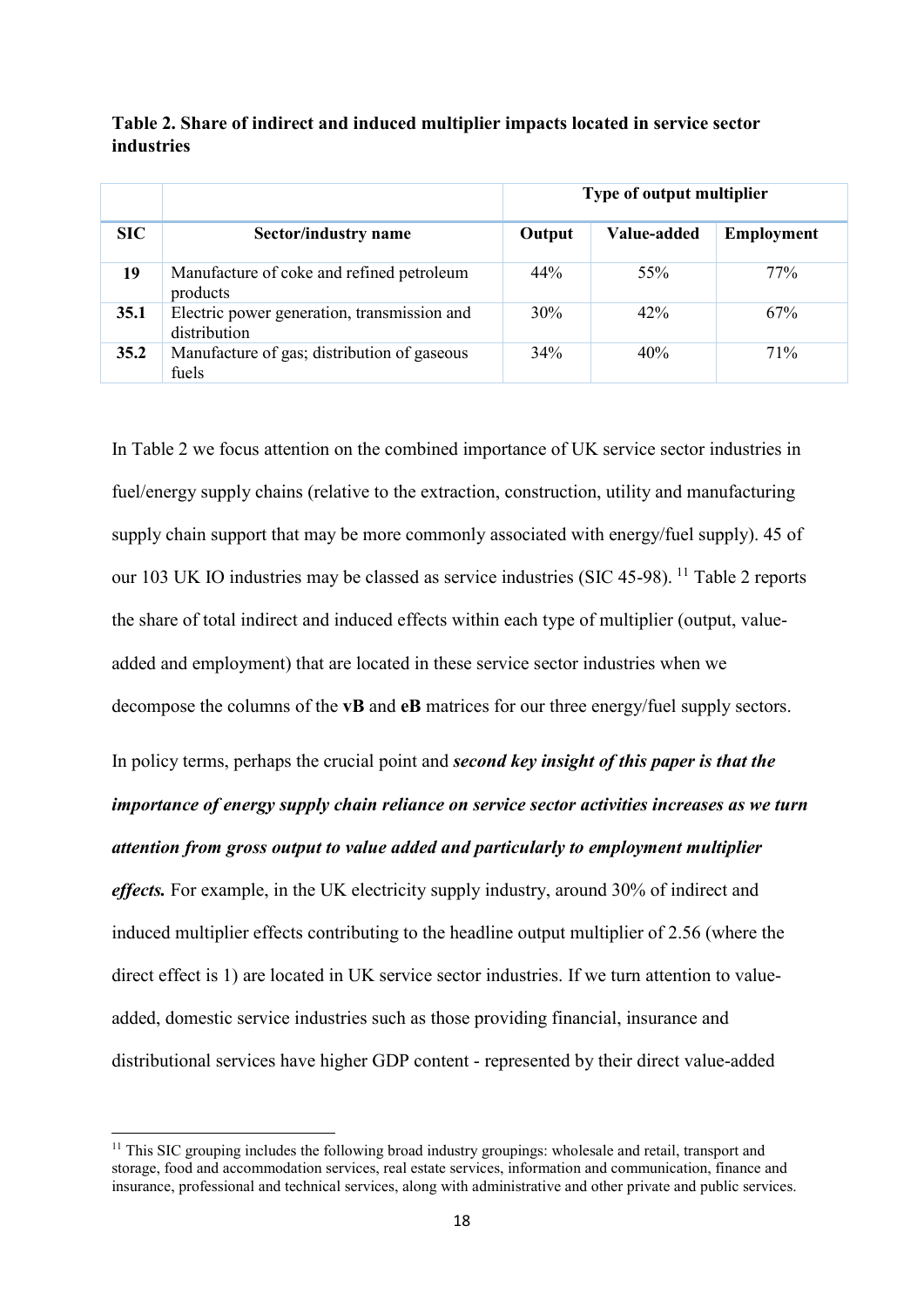intensities in the row multiplication process underlying derivation of the **vB** matrix in equation (1) - than industries such as utilities or manufacturing. This leads to the share of indirect and induced output-value-added multiplier impacts for UK electricity supply located in service industries increasing to 42%. However, when we turn attention to employment, this rises to 67% with high-skilled scientific, technical and other professional service type industries being among the main beneficiaries alongside administrative and support sectors. A similar pattern is observed in the case of the UK gas supply industry in the third row. However, it is interesting note that in the case of SIC 19, the supplier of petrol and diesel, supply chain indirect and induced service sector impacts play a more important role across all three multipliers.

Rather, it is our third key finding – focussing on the value-added or GDP (at basic prices) multipliers – that highlights what may be the key difference in the composition of supply chain activity between the UK petrol/diesel and the electricity/gas supply industries. This is the focus of the next section.

# **5.3. Dependence of UK electricity and gas supply on UK off-shore oil and gas extraction industries and the question of green domestic supply chain development**

A crucial result from our decomposition of the output-value-added multipliers for the UK gas and electricity supply industries is the role of the UK off-shore oil and gas extraction industry (SIC 6). Our third key conclusion focuses on the finding that the strength of the domestic GDP supply chain multipliers in the UK electricity and gas supply industries is partly dependent on supply chains links to the domestic oil and gas extraction industry.

Inspection of the underlying IO accounts (for the base accounting year of 2010) reveals that 43.5% of goods and services produced in the UK and used in gas supply were directly sourced from the UK off-shore extraction industry. In the case of the UK electricity sector,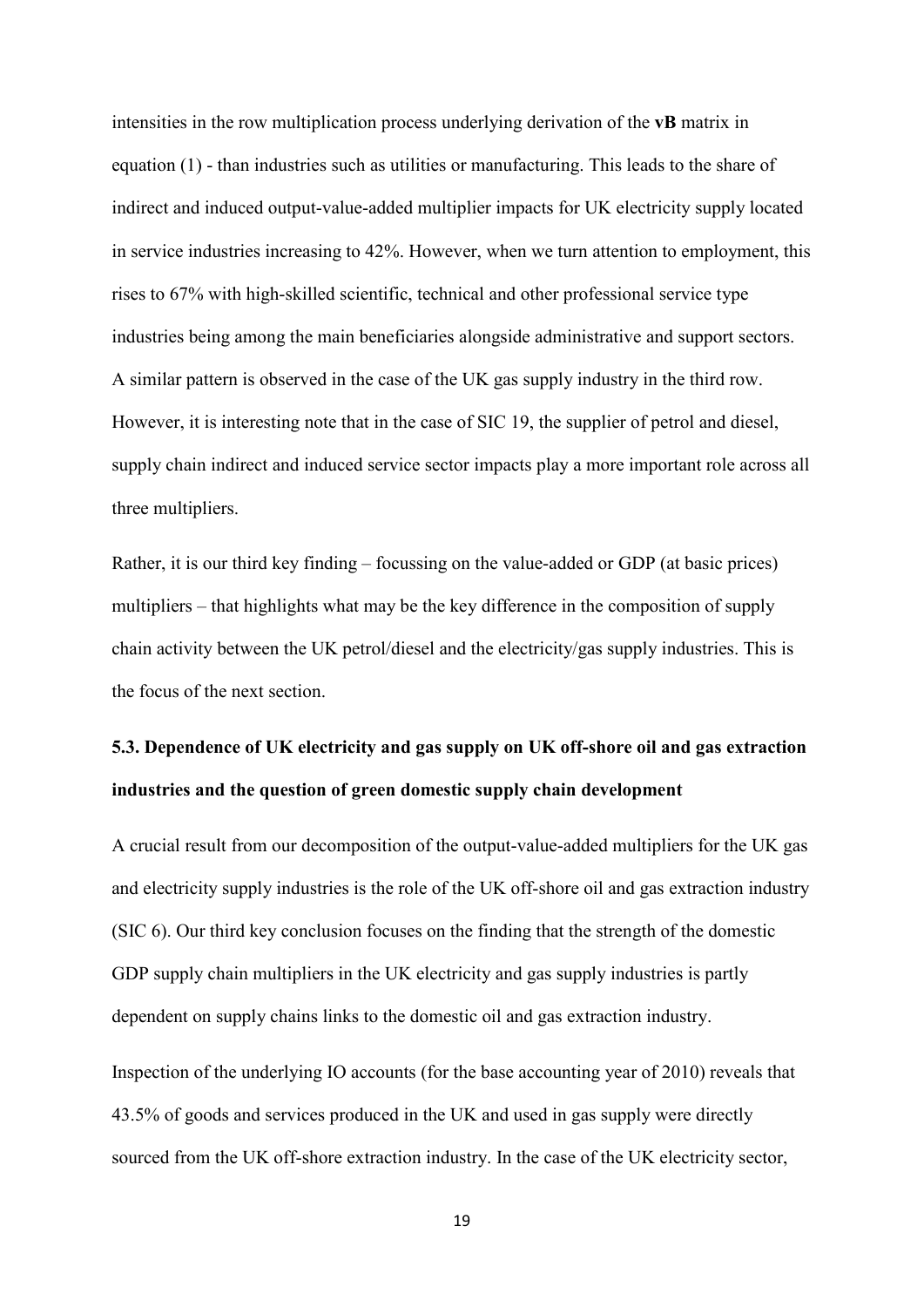the direct relationship is less important, with only 20% of the domestic goods and services input requirement to the electricity industry being sourced from the UK extraction sector in the accounting year of 2010. On the other hand, indirect energy supply relationships are more important in the case of electricity – for example, gas fired power plants purchase inputs from the gas supply sector.

So what does this mean in terms of strong domestic supply chain development overall and the implications of continuing to rely on, and benefit from, the extraction of hydrocarbons? One important issue in the UK context is that the domestic oil and gas extraction industry has experienced decline in recent years, and is almost certainly entering a stage of maturity). Nonetheless, gas is still likely to be used at different stages in electricity and/or hydrogen production. Where this is the case, reduced reliance on the domestic extraction industry would require increased imports from other countries, thereby simply relocating gas extraction processes. Moreover, in economic terms, and specifically consideration of the strong domestic supply chain development aims of the UK industrial strategy (HM Government, 2017), reduced reliance on the UK extraction industry would carry a cost in terms of GDP. It would then present a challenge in terms of how future supply chain development in electricity and/or hydrogen supply may compensate in strict value-added terms (even if fuel demands could still be service potentially with lower financial costs to users and lower emissions resulting).

To begin to develop a basic understanding current (or at least 2010) reliance on the UK offshore oil and gas industry in energy/fuel supply, Table 3 shows the impacts on the total output-value-added multipliers of our three target industries (with the first row replicating corresponding entries in Table 1) of removing two different elements of linkages to the UK extraction industry (SIC 6).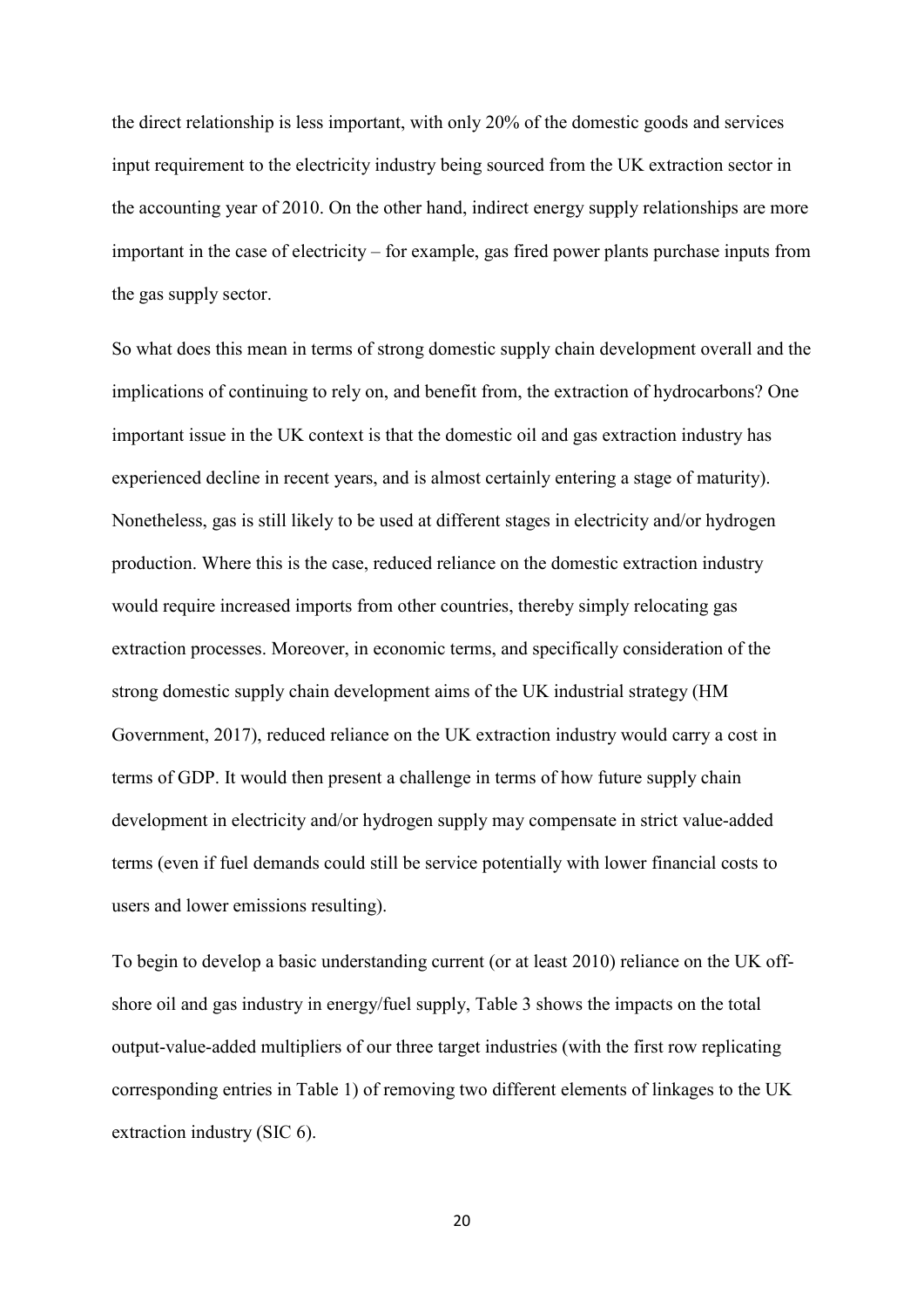In the third row, we remove all the indirect and induced multiplier impacts located in the UK extraction industry (SIC6) that are given by the element where i = SIC6 in the  $\sum_i v_i b_{i,i}$ calculation in equation (1) for each of our three energy/fuel supply industries. However, as an interim stage, given that these impacts are also driven by the use of UK oil and gas in other industries in these supply chains, in the second row the multipliers are also shown excluding only the impact of each of the three industries' own purchases from the extraction industry. This is calculated by removing only the value-added associated with the direct transaction recorded in the underlying **A** matrix, that is  $v_i a_{ii}$ , where  $i = \text{SIC6}$  and j is each of our energy/fuel supply industries in turn.

#### *Insert Table 3 around here*

|                         | Table 3. Impacts of links to the UK oil and gas extraction industry on output-value- |  |
|-------------------------|--------------------------------------------------------------------------------------|--|
| added multiplier values |                                                                                      |  |

|                                                                                            | <b>SIC 19</b><br><b>Refined</b> | <b>SIC 35.1</b><br><b>Electricity</b> | <b>SIC 35.2</b><br><b>Gas supply</b> |
|--------------------------------------------------------------------------------------------|---------------------------------|---------------------------------------|--------------------------------------|
|                                                                                            | Fuel                            | <b>Supply</b>                         |                                      |
| Total multiplier effect                                                                    | 0.33                            | 0.78                                  | 0.81                                 |
| Excluding impacts of direct purchases from oil and gas<br>extraction industry $(SIC 6)$    | 0.30                            | 0.69                                  | 0.64                                 |
| Excluding all indirect and induced impacts located in oil and<br>gas extraction (SIC $6$ ) | 0.29                            | 0.62                                  | 0.59                                 |

The results in Table 3 show that in both the gas and electricity supply cases, the impact of removing different elements of upstream multiplier linkages to the UK oil and gas extraction industry is relatively large. Nonetheless, other domestic supply chain impacts remain sufficiently strong that the output-value-added multipliers are still markedly larger than that of the industry currently supplying petrol and diesel (whether it uses domestically extracted oil or not). Thus, we can draw our *third key finding, that the strength of domestic supply chain development to enable refuelling of electric vehicles – particularly in terms of GDP content - will be reduced as we become less dependent on the UK off-shore oil and gas*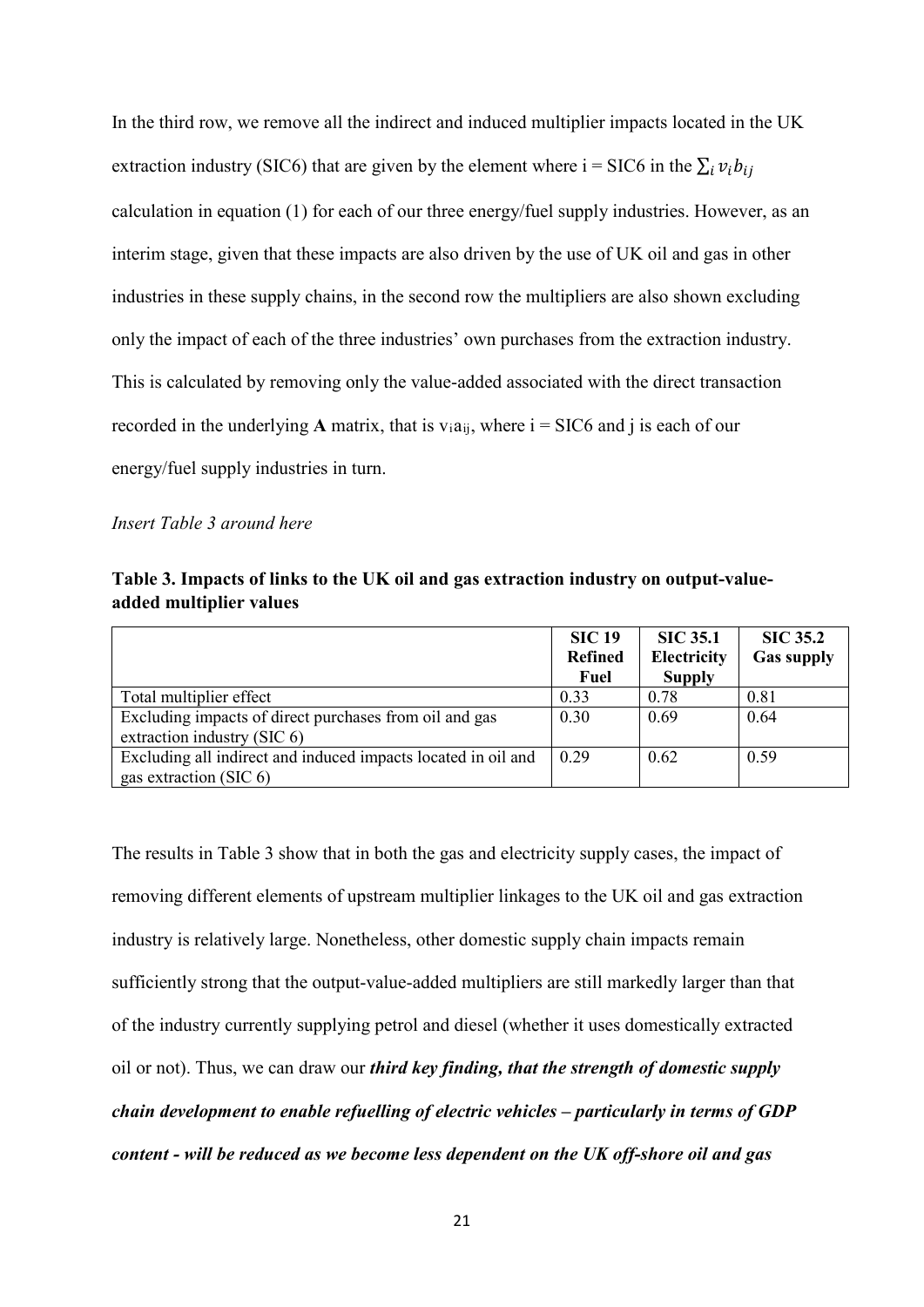*extraction sector. However, it will still deliver a greater multiplier impact per pound of spending than what can be achieved with continued reliance on petrol and diesel.* We note that we did conduct the same exercise for the output-employment multipliers; however, due to the low labour intensity of the UK extraction industry, the impacts were negligible.

#### **6. Conclusions and Policy Implications**

This paper addresses the fact that more than one strategic policy objective may be relevant in considering low carbon energy solutions and framing policy actions. In the UK, a general shift to low carbon economic development is reflected in a Government commitment (DEFRA, 2017) to ban the sale of petrol and diesel powered vehicles by 2040. Alongside this, the new Industrial Strategy (HM Government, 2017) introduces the importance of strong domestic supply chain development in delivering sustainable economic growth both in general, and specifically in the context of the automotive sector. Here, a special 'Sector Deal' is set out to support the required shift to low emissions vehicles (LEV). The aim of this paper is not to dispute the Strategy's focus on challenges of building high skilled and competitive domestic supply chain activity to support the manufacture of electric powered vehicles and innovation in building UK production of batteries. Rather, our argument is that a more straightforward gain may be realised by extending the framing of policy around LEVs in terms of economic benefits delivered through domestic supply chain activity to support the refuelling of these vehicles relative to their fossil fuelled counterparts.

In the work reported here, we consider how positive economy-wide impacts of shifting from traditional fossil fuel to electric vehicles may be realised if the associated fuel supply could replicate the strength of domestic supply chain linkages currently observed in the UK electricity and/or gas (in the context of hydrogen fuel cells) industries. We do so by using economy-wide input-output multiplier analysis to deconstruct and assess the structure of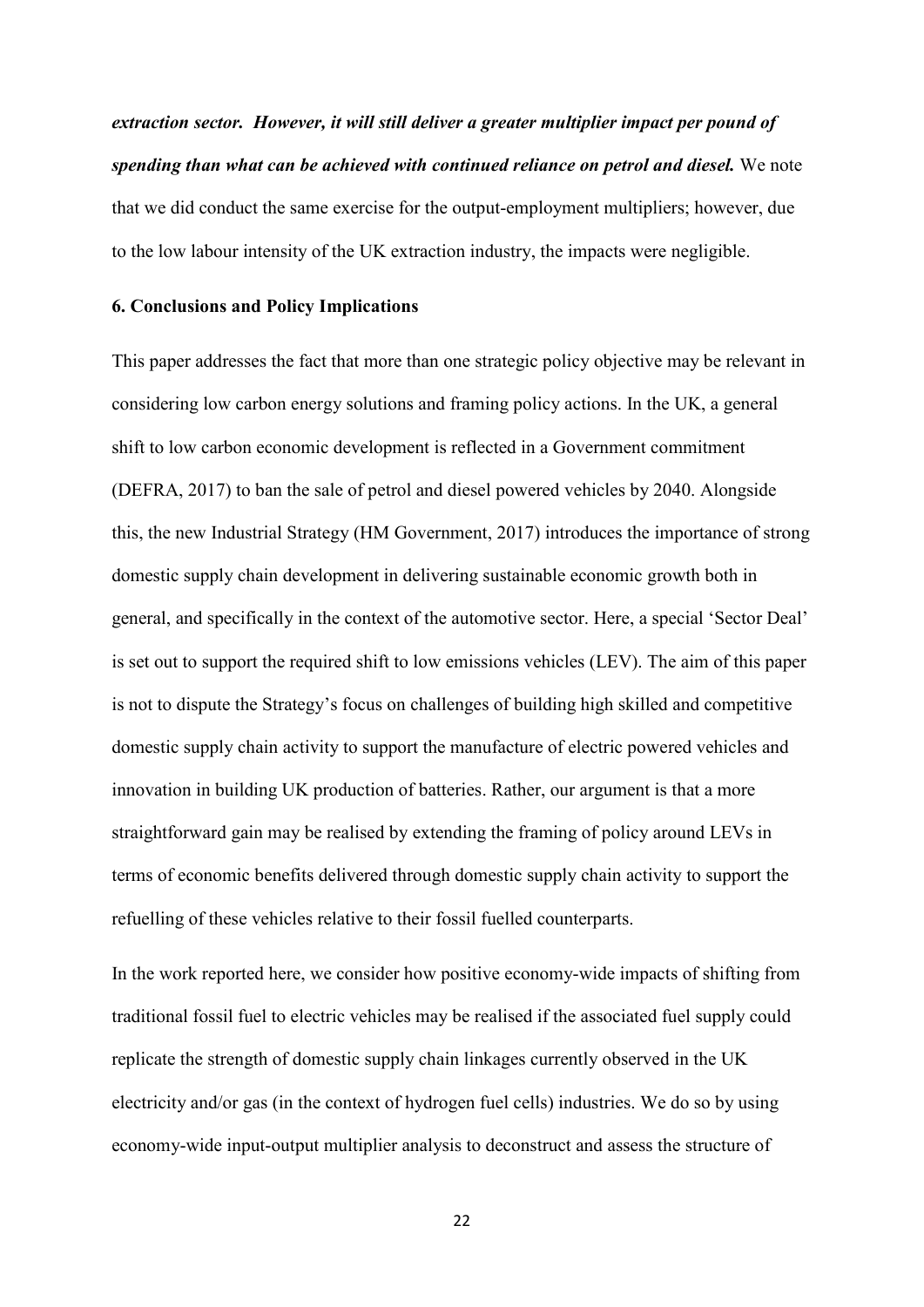electricity and gas supply chains relative to that of what is a heavily import-intensive petrol and diesel supply in the UK. Three key results emerge.

First, a combination of low-import and high-capital intensity of electricity and gas relative to petrol and diesel supply in the UK provides a strong foundation for strong domestic supply chain development in the context of a shift towards refuelling electric vehicles. This is reflected in higher headline output, employment and GDP multiplier values that provide insight on the economy-wide supply chain impacts per pound of spending on different types of fuel (though not on the relative scales of spending that may be involved in power electric versus conventional petrol and diesel vehicles).

Second, the economy-wide scope of our input-output analysis reveals the importance of service sector industries relative to the extraction, construction, utility and manufacturing supply chain support often more commonly associated with energy/fuel supply. Moreover, our results suggest that the importance of energy supply chain reliance on service sector activities increases if we focus attention on value added (GDP) and particularly employment rather than simple gross output multiplier effects. This is because service sector activities tend to be more GDP- and/or labour-intensive than many manufacturing and utility industries. Employment is an important variable in political economy terms, while GDP is commonly taken as a key indicator of economic 'health'. This finding is even stronger in the case of petrol/diesel supply, albeit set in the context of lower overall multiplier values or strength of domestic supply chain dependence relative to the UK gas and electricity industries.

Third, we find that the strength of domestic supply chain development to enable refuelling of electric vehicles will be reduced as we become less dependent on the UK offshore oil and gas extraction sector. Nonetheless, our results suggest that the strength of supply chains to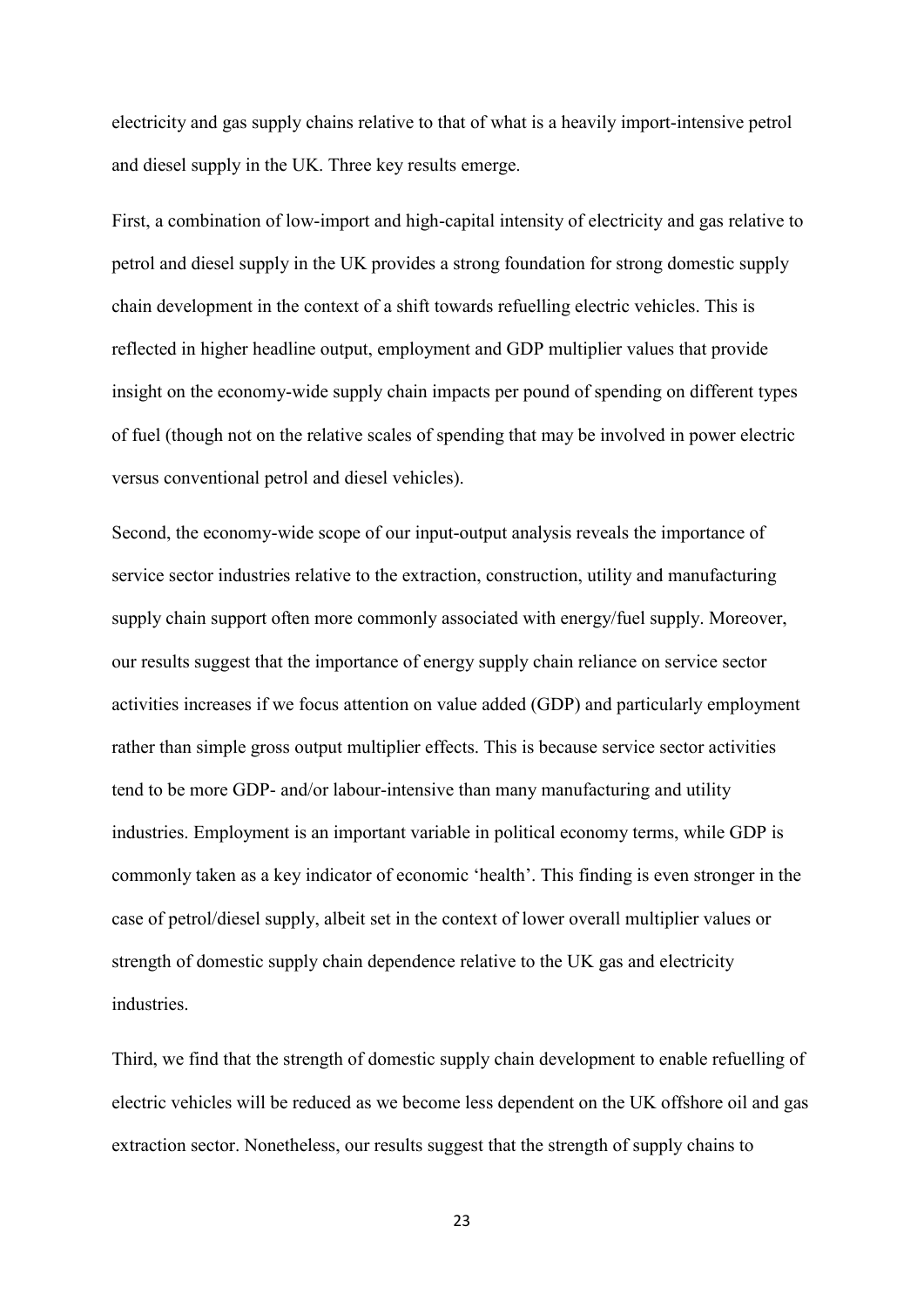support direct electric or hydrogen fuel cell charging is still likely to be greater than what can be achieved (per pound of user spending) with continued reliance on petrol and diesel.

This still raises important policy challenges in terms of planning for the development of energy supply chains that can be considered to be both low carbon and deliver strong domestic returns. A key policy question may be whether investment in and/or support of other low carbon options to generate electricity and/or produce hydrogen fill this gap? That is, could options such nuclear and renewables in electricity supply, production of hydrogen involving gas combined with CCS, and/or energy storage in a range of contexts and scales take the place of our current dependence on oil and gas extraction in underpinning strong domestic supply chains that support GDP and employment across the UK economy?

We close by noting that there is a need to qualify our analysis. First, we note our reliance on input-output data for 2010. Both UK supply chain activity more generally and energy/fuel supply in particular is likely to have changed to some extent since the start of the current decade, perhaps especially in the case of electricity generation with the reduced dependence on coal-powered plants in particular. For this reason, an important recommendation is that the UK's Office for National Statistics should ideally report input-output data in the appropriate industry-by-industry analytical format on a regular and frequent basis.

A second note of caution relates to the simplicity of input-output as an economy-wide modelling framework. While input-output is commonly used and referred to by policymakers, analysts and stakeholders due to its simplicity and transparency, it is subject to restrictive assumptions particularly in terms of price determination and supply responses (see McGregor et al. 1996; Miller and Blair, 2009). It also has a very limited treatment of taxation while concerns have been raised regarding how the shift to lower carbon vehicles may erodes fuel duty receipts, as well as requiring significant investment in energy, transport and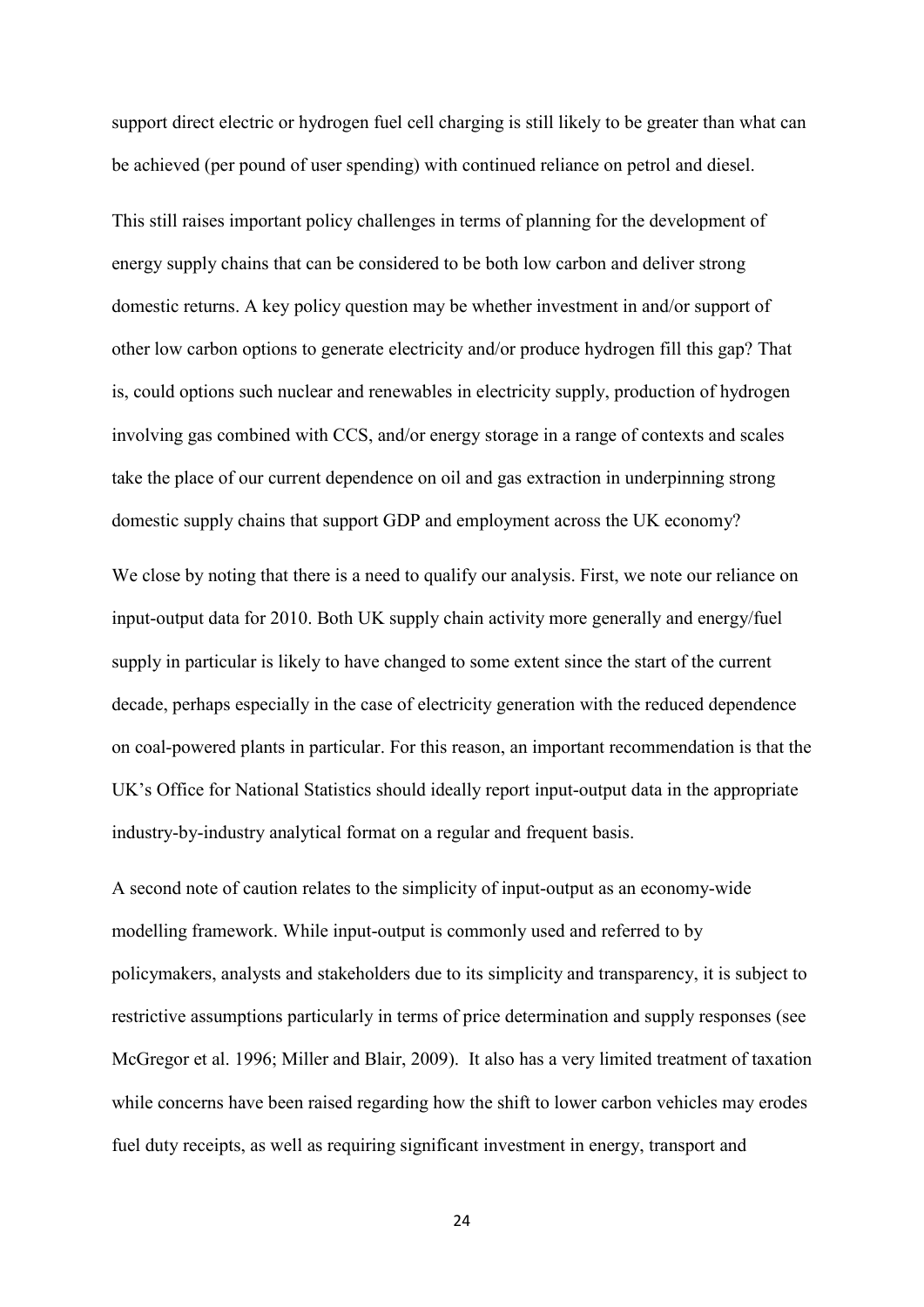communications infrastructure (Policy Exchange, 2017). A more flexible economy-wide modelling framework that retains the key structural features of input-output but permits treatment of such a wider range of issues is computable general equilibrium (CGE) modelling (McGregor et al., 1996; Turner et al., 2012), an approach that has been used by the UK Government to analyse a range of issues, including changes in fuel duties (HMRC/HMT, 2014). Nonetheless, we believe that the input-output multiplier analysis conducted in this paper constitutes a useful first step in considering the potential wider economic impacts of the type large scale shift from conventional petrol and diesel to electric vehicles that is anticipated and required over the coming decades.

#### **Funding:**

This work was undertaken as part of the EPSRC Hydrogen and Fuel Cell Research Hub research programme (Grant ref. EP/J016454/1).

#### **Acknowledgements:**

We acknowledge the input of colleagues from UK academia, government and industry who commented on the initial EPSRC Hydrogen and Fuel Cell Hub White Paper work, both prior to publication and at a launch event held at London City Hall in March 2017. This input was valuable in identifying insights and results that are further explored and developed in this paper. We also gratefully acknowledge the assistance of Antonios Katris at the Centre for Energy Policy (University of Strathclyde) in database preparation.

This study involved analysis of existing IO data that are publicly available for download at the web-site of the Fraser of Allander Institute, University of Strathclyde. It also draws on archive industrial employment data that can be downloaded via the national archives.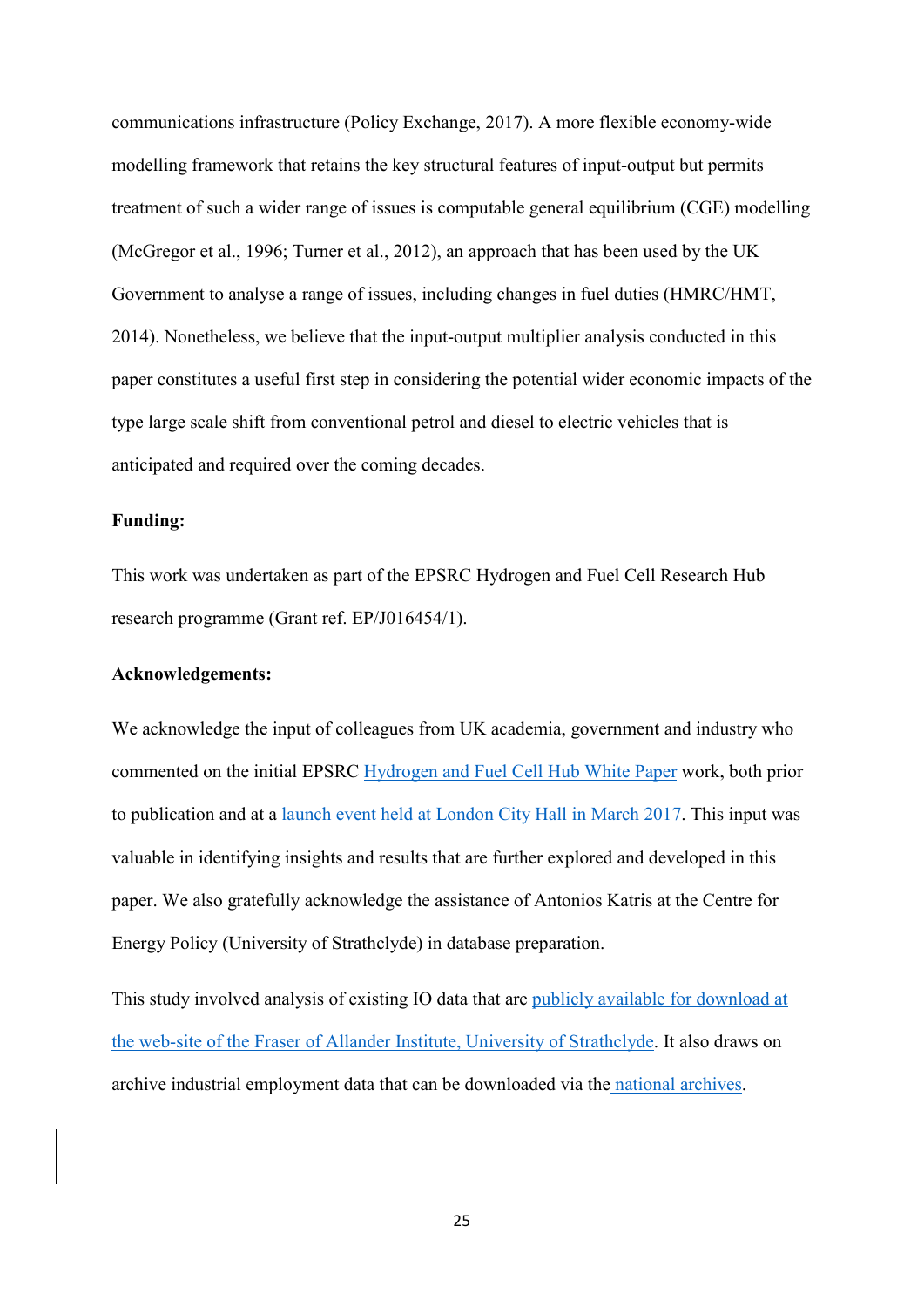#### **References**

Albino, V., Izzo, C. and Kühtz, S. (2002) 'Input–output models for the analysis of a local/global supply chain', International Journal of Production Economics, 78(2), pp. 119- 131.

Allan, G., McGregor, P.G., Swales, J.K and Turner, K. (2007) 'Impact of alternative electricity generation technologies on the Scottish economy: An illustrative input—output analysis', Proceedings of the Institution of Mechanical Engineers, Part A: Journal of Power and Energy, 221(2), pp. 243-254.

Babatunde, K. A., Begum, R. A. and Said, F.F. (2017) 'Application of computable general equilibrium (CGE) to climate change mitigation policy: A systematic review', Renewable and Sustainable Energy Reviews, 78, pp. 61-71.

Batey, P. (1985). 'Input-output models for regional demographic- economic analysis: some structural comparisons', Environment and Planning A, 17(1), 73-99

DEFRA, Department of Environment Food and Rural Affairs and Department for Transport (2017) 'UK plan for tackling roadside nitrogen dioxide concentrations', published in July 2017 at https://www.gov.uk/government/publications/air-quality-plan-for-nitrogen-dioxideno2-in-uk-2017.

Dodds, P. E. and Ekins, P. (2014) 'A portfolio of power-trains for the UK: an energy systems analysis', International Journal of Hydrogen Energy 39(26), pp.13941–13953.

E4tech & Element Energy (2016) 'Hydrogen and Fuel Cells: opportunities for growth (a roadmap for the UK), report published in November 2016 at http://www.e4tech.com/wpcontent/uploads/2016/11/UKHFC-Roadmap-Final-Main-Report-171116.pdf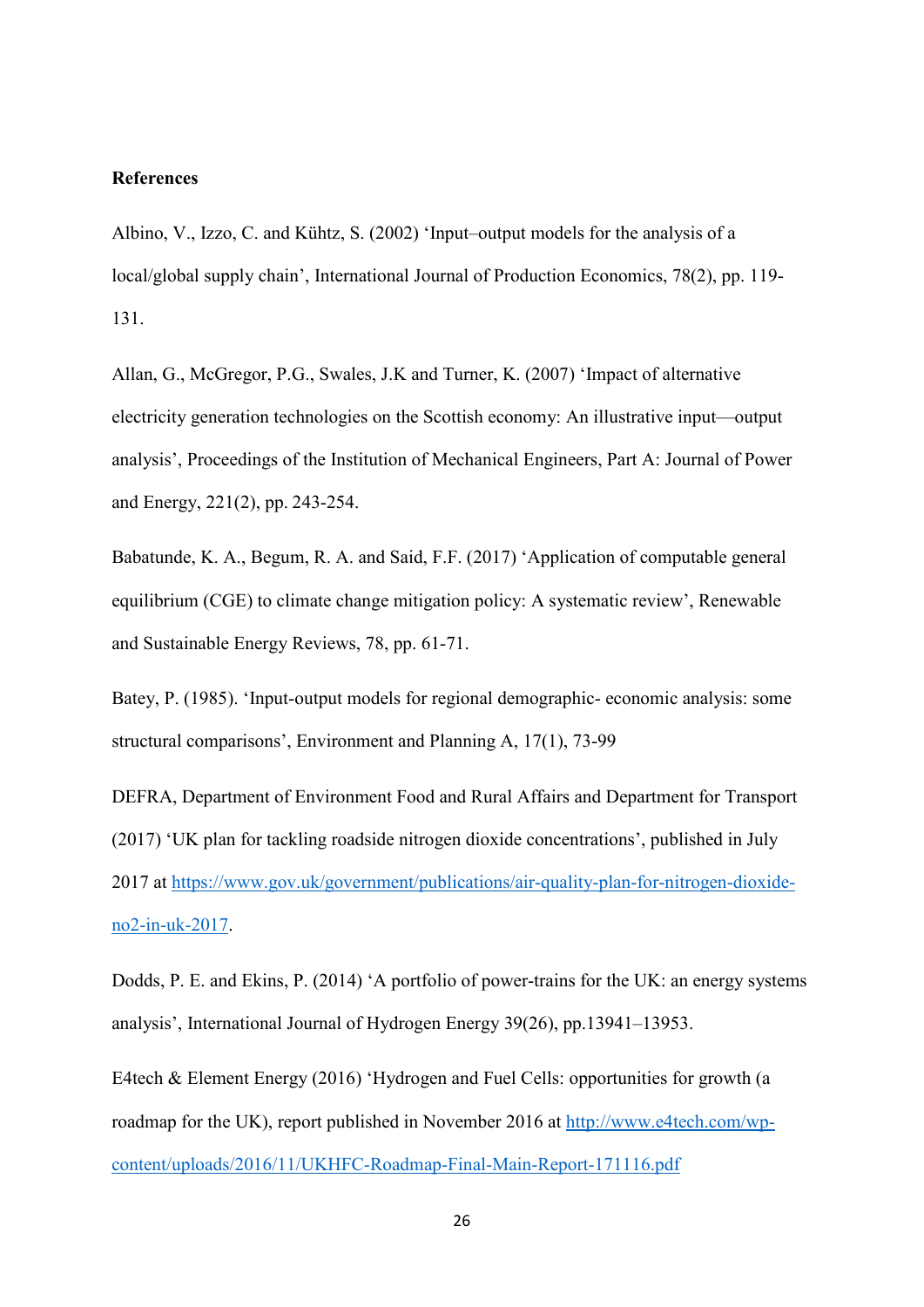HoC EAC, House of Commons Environmental Audit Committee (2010) 'Carbon budgets:

Government Response to the Committee's Third Report: Second Special Report of Session 2009-10', published in March 2010 at

https://publications.parliament.uk/pa/cm200910/cmselect/cmenvaud/479/479.pdf.

HM Government (2017). Industrial Strategy: Building a Britain fit for the future. Available at https://www.gov.uk/government/uploads/system/uploads/attachment\_data/file/662541/industr ial-strategy-white-paper-print-version.pdf.

Granovskii, M., Dincer, I. and Rosen, M. A. (2006) 'Economic and environmental comparison of conventional, hybrid, electric and hydrogen fuel cell vehicles', Journal of Power Studies, 159(2), pp. 1186-1193.

Green, R. C., Wang, L. and Alam, M. (2011) 'The impact of plug-in hybrid electric vehicles on distribution networks: A review and outlook', Renewable and Sustainable Energy Reviews, 15(1), pp. 544-553.

Henderson, J. E., Joshi, O., Parajuli, R. and Hubbard, W.G. (2017) 'A regional assessment of wood resource sustainability and potential economic impact of the wood pellet market in the U.S. South', Biomass and Bioenergy, 105, pp. 421-427.

HMRC/HMT, Her Majesty's Revenues and Customs/Her Majesty's Treasury (2014) 'Analysis of the dynamic effects of fuel duty reductions', report published in April 2014 at https://www.gov.uk/government/publications/analysis-of-the-dynamic-effects-of-fuelduty-reductions.

IEA, International Energy Agency (2017) 'Global EV outlook 2017', report published in 2017

at https://www.iea.org/publications/freepublications/publication/GlobalEVOutlook2017.pdf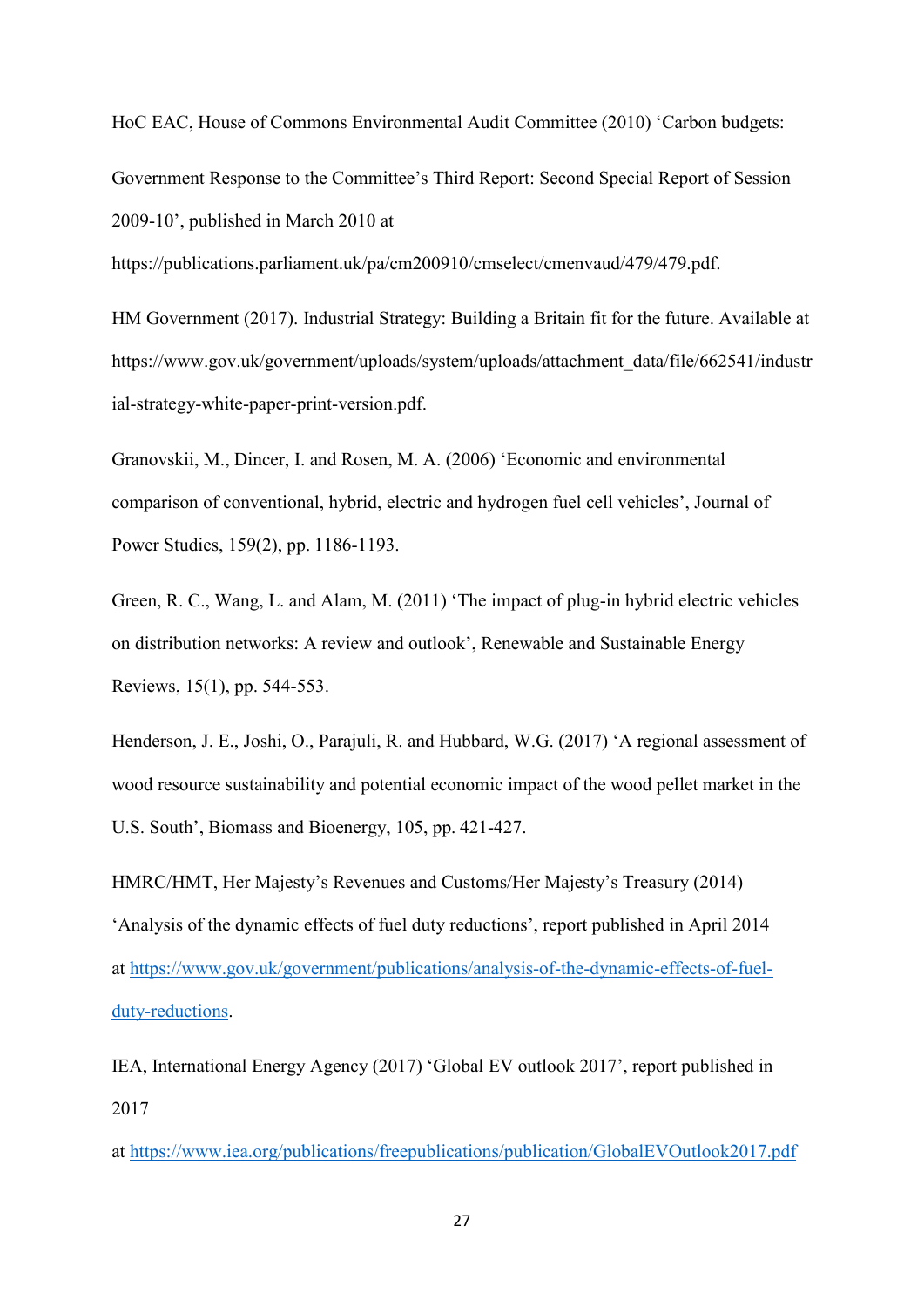Leontief, W.W. (1936) 'Quantitative input and output relations in the economic systems of the United States', The Review of Economics and Statistics, 18(3), pp. 105-125

Li, W., Jia, Z. and Zhang, H. (2017) 'The impact of electric vehicles and CCS in the context of emission trading scheme in China: A CGE-based analysis', Energy, 119, pp. 800-816.

McGregor, P.G., J.K. Swales and Yin, Y.P. (1996) 'A Long-Run Interpretation of Regional Input-Output Analysis'. Journal of Regional Science, 36: 479-501.

Miller, R., Blair, P., 2009. Input-Output Analysis: Foundations and Extensions, Cambridge University Press, Cambridge.

Office for Low Emissions Vehicles (2011) 'Making the Connection: The Plug-In Vehicle Infrastructure Strategy', report published in June 2011 at

https://www.gov.uk/government/uploads/system/uploads/attachment\_data/file/3986/plug-invehicle-infrastructure-strategy.pdf.

Policy Exchange (2017) 'Driving down emissions: How to clean up road transport?', report published in June 2017 at https://policyexchange.org.uk/publication/driving-down-emissionshow-to-clean-up-road-transport/.

Scottish Government (2017) 'A nation with ambition: the Government's programme for Scotland 2017-18', published in September 2017

at http://www.gov.scot/Publications/2017/09/8468.

Shiau, C. N., Samaras, C., Hauffe, R. and Michalek, J. J. (2009) 'Impact of battery weight and charging patterns on the economic and environmental benefits of plug-in hybrid vehicles', Energy Policy, 37(7), pp.2653-2663.

Smith, M., Turner, K., Alabi, O., Dodds, P. and Irvine, J. (2017) 'The economic impact of hydrogen and fuel cells in the UK: a preliminary assessment based on analysis of the